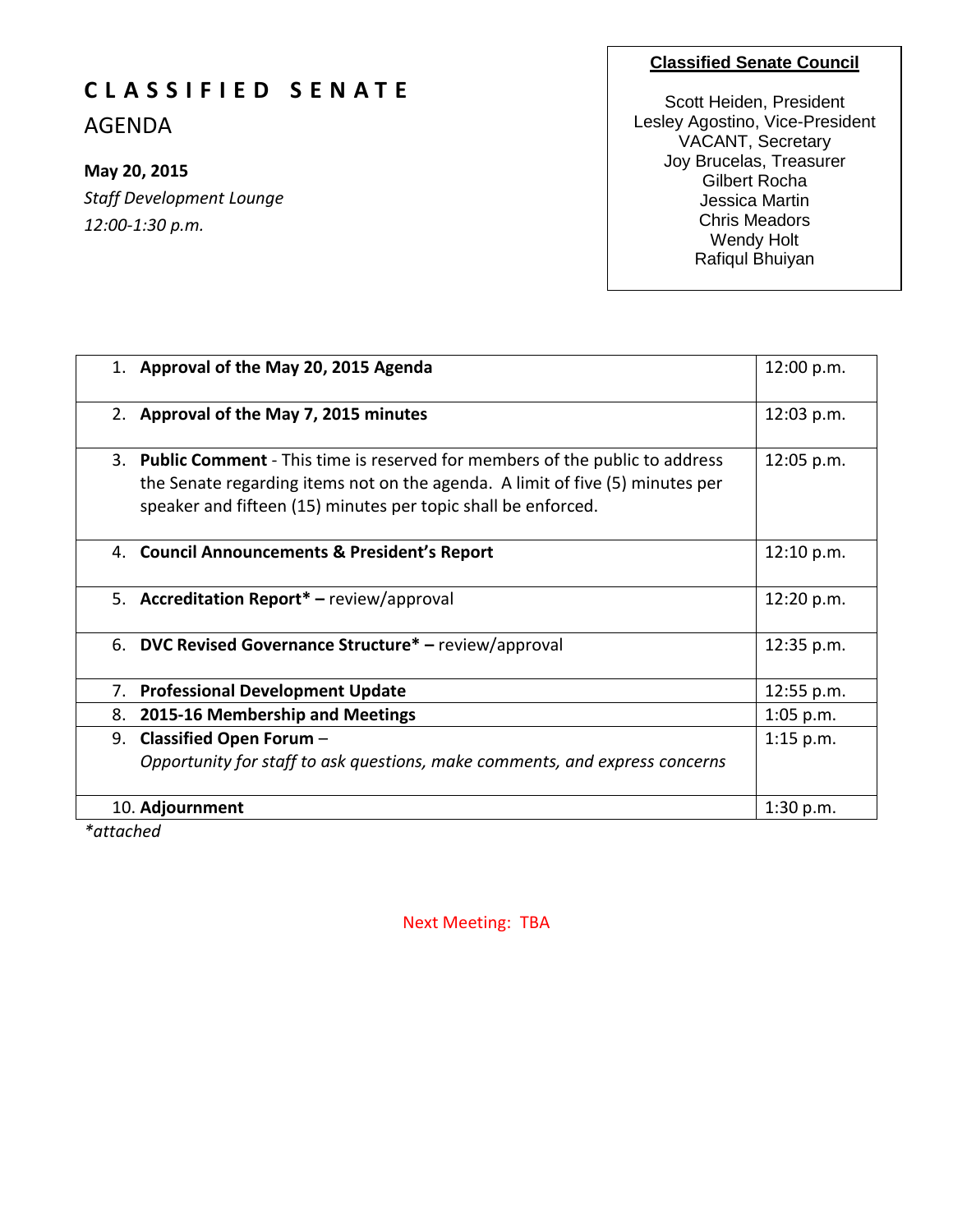

**Present: Scott Heiden, Lesley Agostino, Chris Meadors, Joy Brucelas, Jessica Martin, Rafiqul Bhuiyan, Gilbert Rocha**

**Absent: Wendy Holt**

**Guest: Liling Lin, Lisa Martin, Allison Albright, Teresa Molnar, Joyce Riley, Kimberly Woods, Monica Pope, Valerie House**

**Heiden called the meeting to order at 12:03 p.m.**

- **1. Approval of the May 7, 2015 Agenda: It was MSC, with no objections and by all present to approve the agenda as written.**
- **2. Approval of the minutes from April 9, 2015 and April 23, 2015 –** Minor changes to the minutes from April 9, 2015 were made. **It was MSC, with no objections and by all present to approve the April 9, 2015 minutes as amended. It was MSC, with no objections and by all present to approve the April 23, 2015 minutes as written.**

#### **3. Public Comment**

- T. Molnar noted that as of fall 2015 she will no longer be in Integration Council and a replacement will need to be found.
- **4. Council Announcements & President's Report**
	- Heiden noted that the governance group has finished meeting and a revised governance structure will be provided to the campus within a few weeks.
- **5. Classified input on barriers to student enrollment–**

Feedback will be taken to District Governance Council on May 19, 2015

Student Barriers

- 1. Repeatability issues (including the fact that the policy was retroactive)
- 2. Online application is difficult
	- a. High school seniors have to apply twice
	- b. Residency requirements cause confusion and delay
		- i. i.e. California students who are attending college and living out of state have to go through assessment/orientation in addition to questioning residency.
- 3. Prerequisites
	- a. Process is unclear
	- b. High school students are being wrongfully denied or dropped
	- c. Several ways to get pre-req clear; needs process clarity
- 4. Portal crashes every semester during registration
- 5. Language barriers with website/technology
- 6. Suggestion for a call center to help with registration
	- a. 8:00 a.m. 9:00 p.m.
- 7. Not enough counselors during registration (drop in)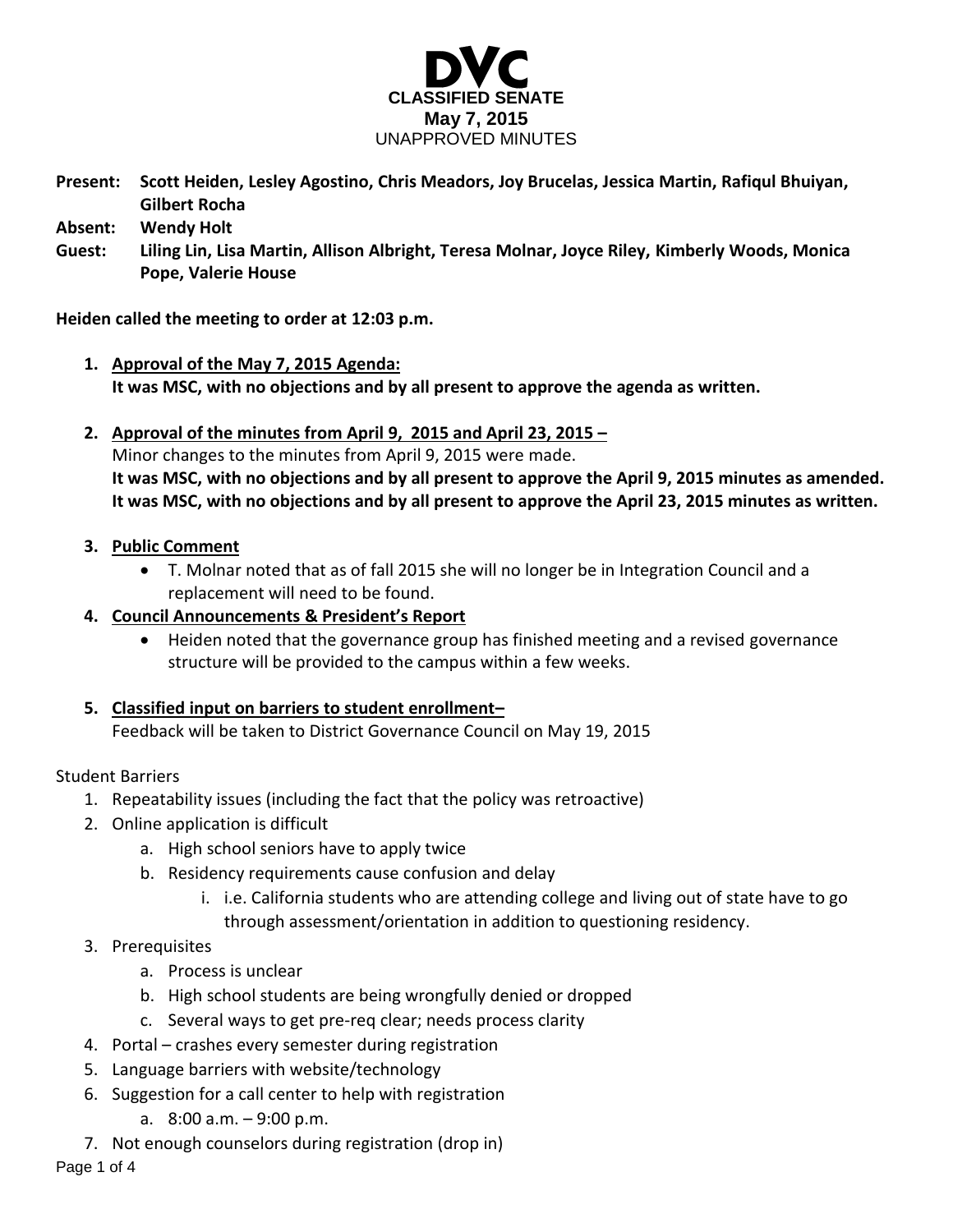

- a. Counselors should be present in assessment center during peak times
- b. Utilize student ambassadors
- 8. Website is outdated and the process for updating is unclear
- 9. "No one answers the phone"
- 10. Students are confused about the wait list process
	- a. Suggestion text alert when wait list status changes
- 11. Designated help desk for counseling issues
	- a. Call center hours "phone drop in"
	- b. Wait time is too long for phone calls
- 12. During registration time phone issues in A&R
	- a. Transferred calls are not answered/students are often hung up on
	- b. Bring back the "back line" that is always available
	- c. Only two lines open for the public; suggested more
	- d. The website directs students to A&R for all questions and they are unable to process all requests
- 13. Application process is lengthy and time-consuming
- 14. Application "expires" and students have to re-enroll
	- a. Example: High school students must enroll first for counseling, then again for classes as a high school graduate.
- 15. Issue with headsets not transferring calls?
- 16. Applications process after students receive online username, there is an assumption that they have applied – Suggested a pop-up
- 17. Provide a FAQ list and who's who in A&R/what their roles are
- 18. Increase professional development for staff so that we may be more knowledgeable about the system works and can help the students.
- 19. Allow paper applications for those students who do not have technology experience (Equity?)
- 20. More support in the enrollment lab
- 21. More open sections for courses the students need

#### Keeping Students (retention)

- 1. Web advisor/technology frustrations
- 2. Safety Issues
	- a. More police patrol
	- b. Concerns about homeless and "recycle guys" going into classrooms
	- c. Car theft and break-ins
	- d. Suggested having Chad Wehrmeister come to a meeting to discuss concerns
	- e. Police aides need to be more professional and observant while on duty
- 3. Parking issues
	- a. Students drop on first day if they can't find parking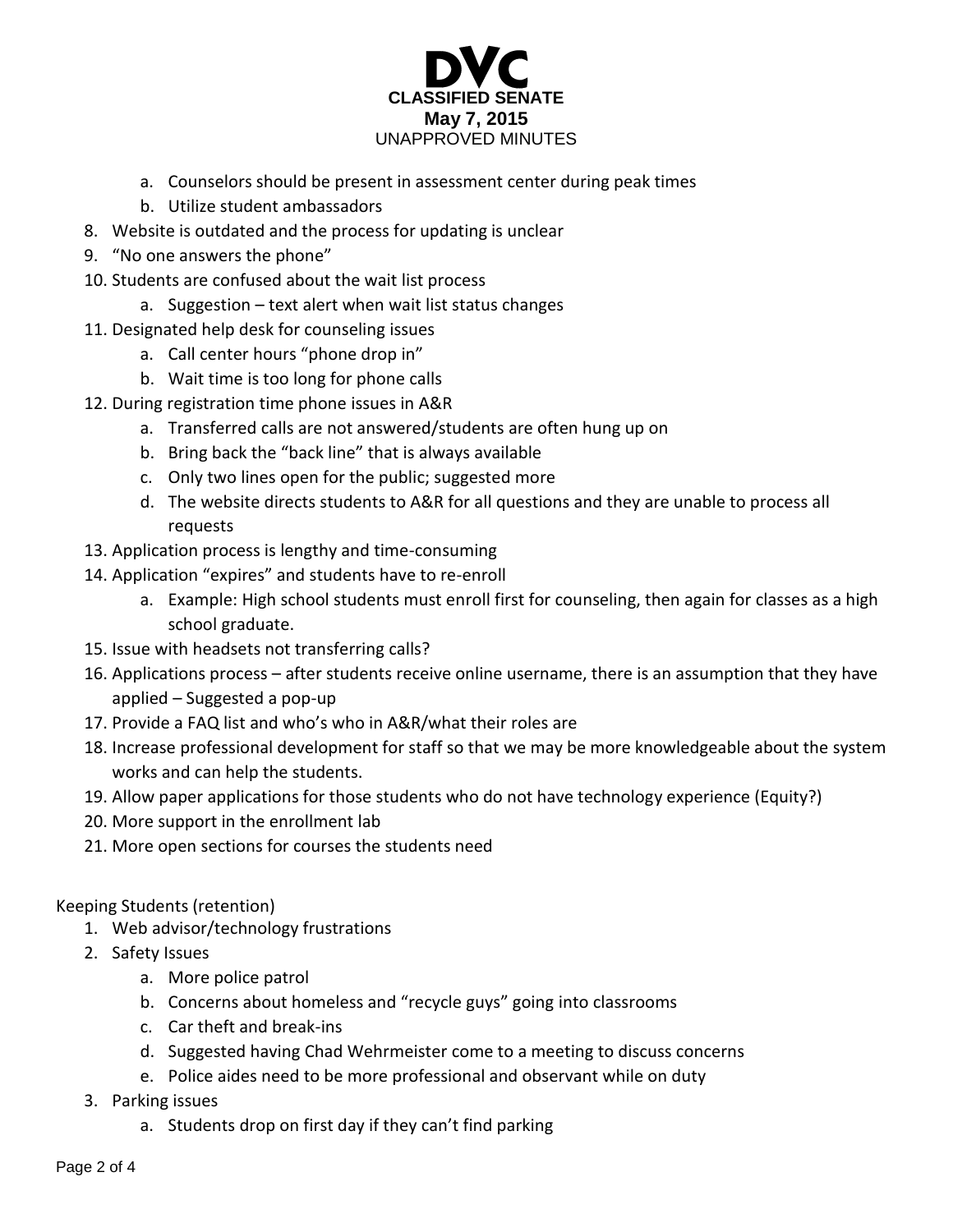

- b. Need more bike racks/ There concern about bike theft
- 4. More student service hours (Fridays?)
- 5. Have counselors in enrollment labs and other student rooms
- 6. Students being bullied or singled out by instructors
- 7. Long lines due to low staffing
- 8. Hold times on the phone are too long
- 9. Barriers with the orientation, assessment, enrollment process
- 10. Enrollment process for "older" students wanting to take community education
	- a. Four year students who want to take a class during their summer break
- 11. Students receive different answers to the same question
- 12. There is currently no training for new hires/no cross-training for current employees
- 13. Suggest a FAQ available for all staff (was noted that FAQ answers change often)
- 14. Office hours not uniform on campus- sometimes not helpful if A&R is open until 7, but the office they refer a student to an office that has closed at 5.
- 15. The course equate process with sister campuses is not an automatic process, creates backlog

Heiden noted that many items were being addressed in Innovation proposals.

#### **6. Smoking Policy –**

- The council and senate made many comments/suggestions for the revised policy
	- o There is an inconsistent policy across the district
	- o Policy does not address sidewalks or areas near the children's center
	- o Vape and Vape Pens should be called out individually
	- o Ashtrays should be moved to smoking areas only
	- o More signage (including the website) and an improved campaign to re-educate students of the smoking policy
- Additionally those present felt that the enforcement "relies on the initiative of all college personnel to politely request that smokers comply with college policy…" is not best practice.
	- o Staff should not have to engage students, feel is could be a personal safety issue
	- o It was questioned as to staff should approach students while police services does not.

Agostino made a motion to approve the revised policy with a second from Rocha.

Martin noted that she was uncomfortable with the staff engagement issue and felt the policy should be revised. Agostino rescinded her motion.

Heiden motioned to reject the revised smoking policy and request that additional clarity be provided on the issues noted above.

#### **It was MSC, with no objections and by all present to reject the revised DVC smoking policy as written.**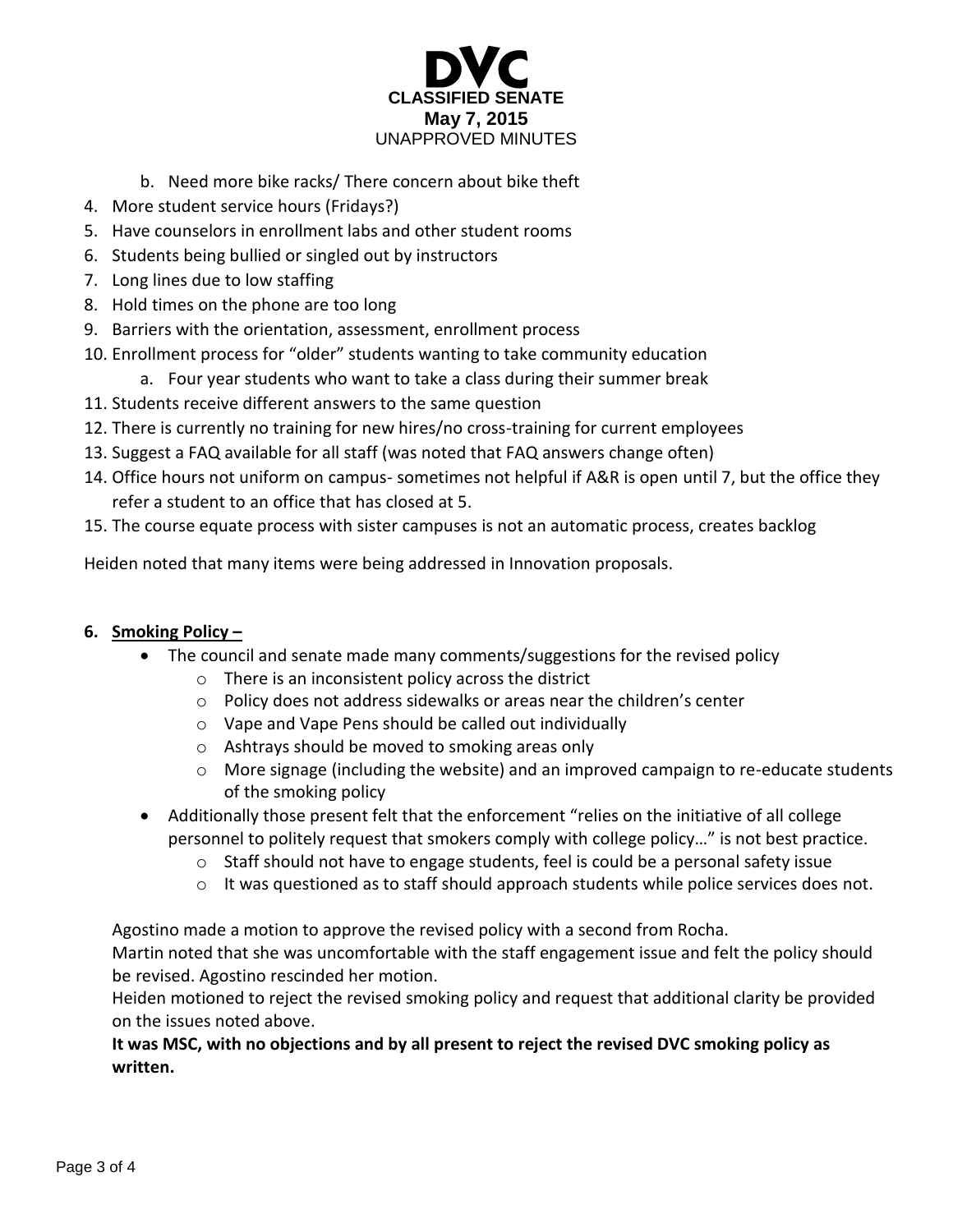

**7. DVC Procedure 1017.01 –** Heiden presented a revised DVC Procedure 1017.01 regarding the college mission statement. **It was MSC, with no objections and by all present to approve the revised DVC Procedure 1017.01 as written.** 

#### **8. Classified Open Forum**

- Albright questioned if the 16-week calendar will impact winter break.
- J. Martin suggested we use funds (next year) to have an activity or refreshments for students during finals week.
- Heiden noted the 5-10-15 years of service celebration was being held at 2:00 p.m. in the Diablo Room – all are encouraged to attend.
- Classified Appreciation Lunch is May 28 staff are invited to take advantage of the 25% discount that week in the bookstore to show their DVC pride at the lunch.
- Rocha commented that he and Lisa Martin were looking to bring back the Classified Newsletter and will be requesting volunteers.
- Valerie House noted that there was not classified representation at the governing board meeting last month.

#### **Heiden adjourned the meeting at 1:35 p.m.**

Next Meeting Scheduled: May 20, 2015 12:00 – 1:30 p.m.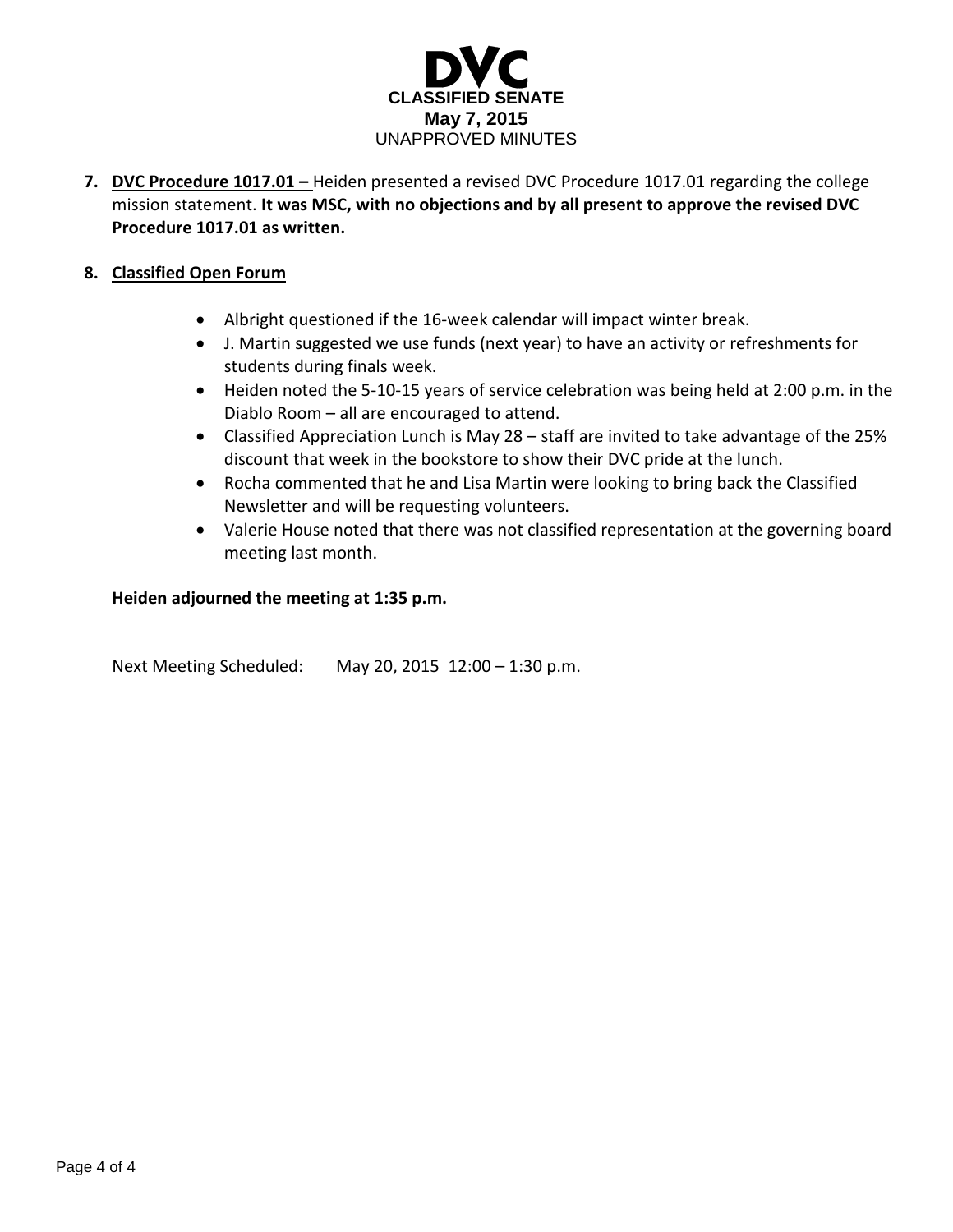## Diablo Valley College

# Follow Up Report of Educational Quality and Institutional Effectiveness

In Support of Reaffirmation of Accreditation

Submitted by:

Diablo Valley College 321 Golf Club Road Pleasant Hill, CA 94523

Submitted to:

Accrediting Commission for Community and Junior Colleges, Western Association of Schools and Colleges

October 15, 2015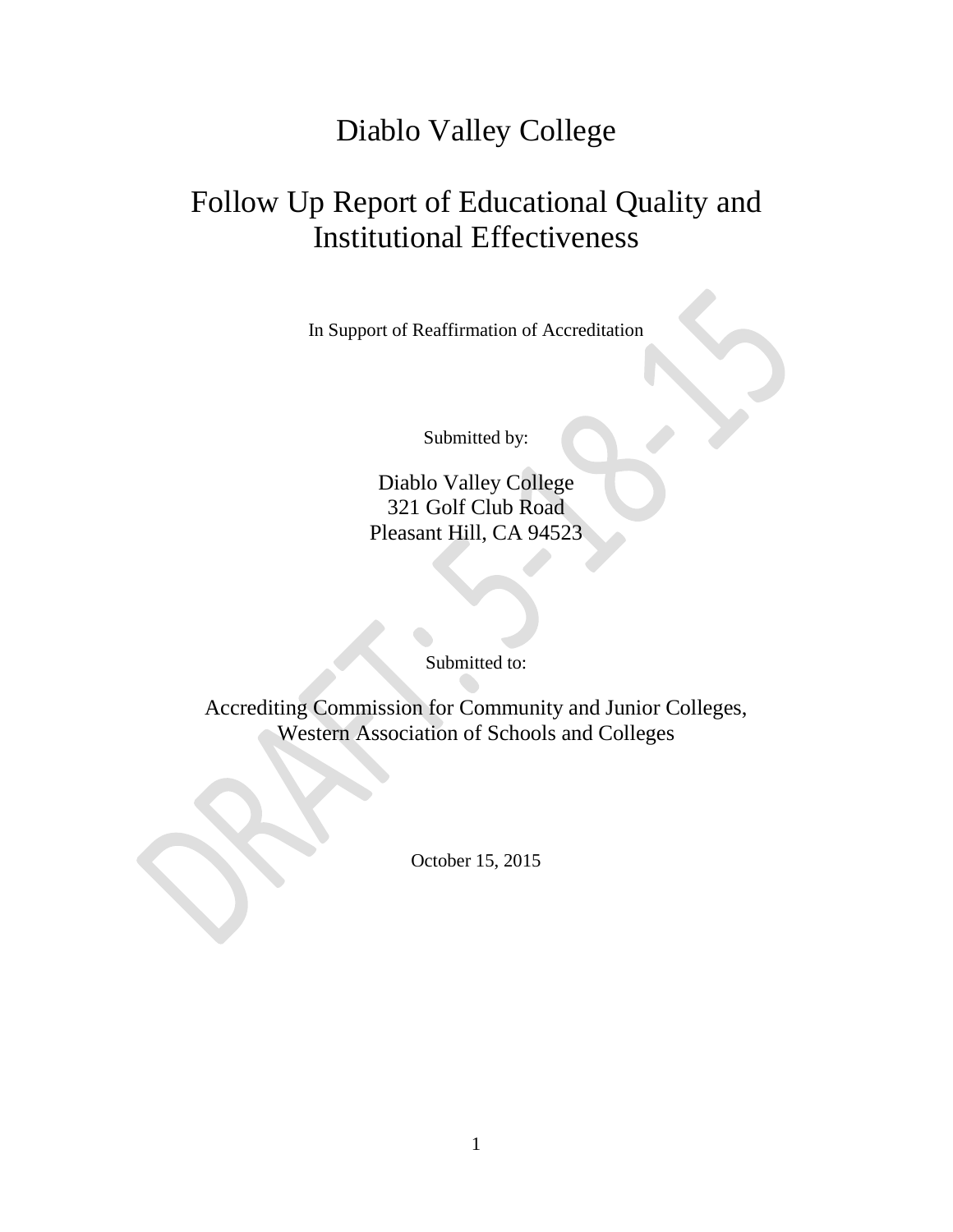- To: Accrediting Commission for Community and Junior Colleges, Western Association of Schools and Colleges
- From: Diablo Valley College 321 Golf Club Road Pleasant Hill, CA 94523

This Follow-Up Report is submitted to the ACCJC for the purpose of assisting in the determination of the institution's accreditation status.

I certify there was effective participation by the campus community, and I believe the Self Evaluation Report accurately reflects the nature and substance of this institution.

| Signatures:                                                         |      |
|---------------------------------------------------------------------|------|
| Helen Benjamin, Ph.D., Chancellor<br><b>Chief Executive Officer</b> | Date |
| John T. Nejedly, Chairperson, Governing Board                       | Date |
| Peter Garcia, President, Diablo Valley College                      | Date |
| Laurie Lema, M.A., President Faculty Senate                         | Date |
| Scott Heiden, President Classified Senate                           | Date |

Hao (Jason) Wang, President, Associated Students of DVC Date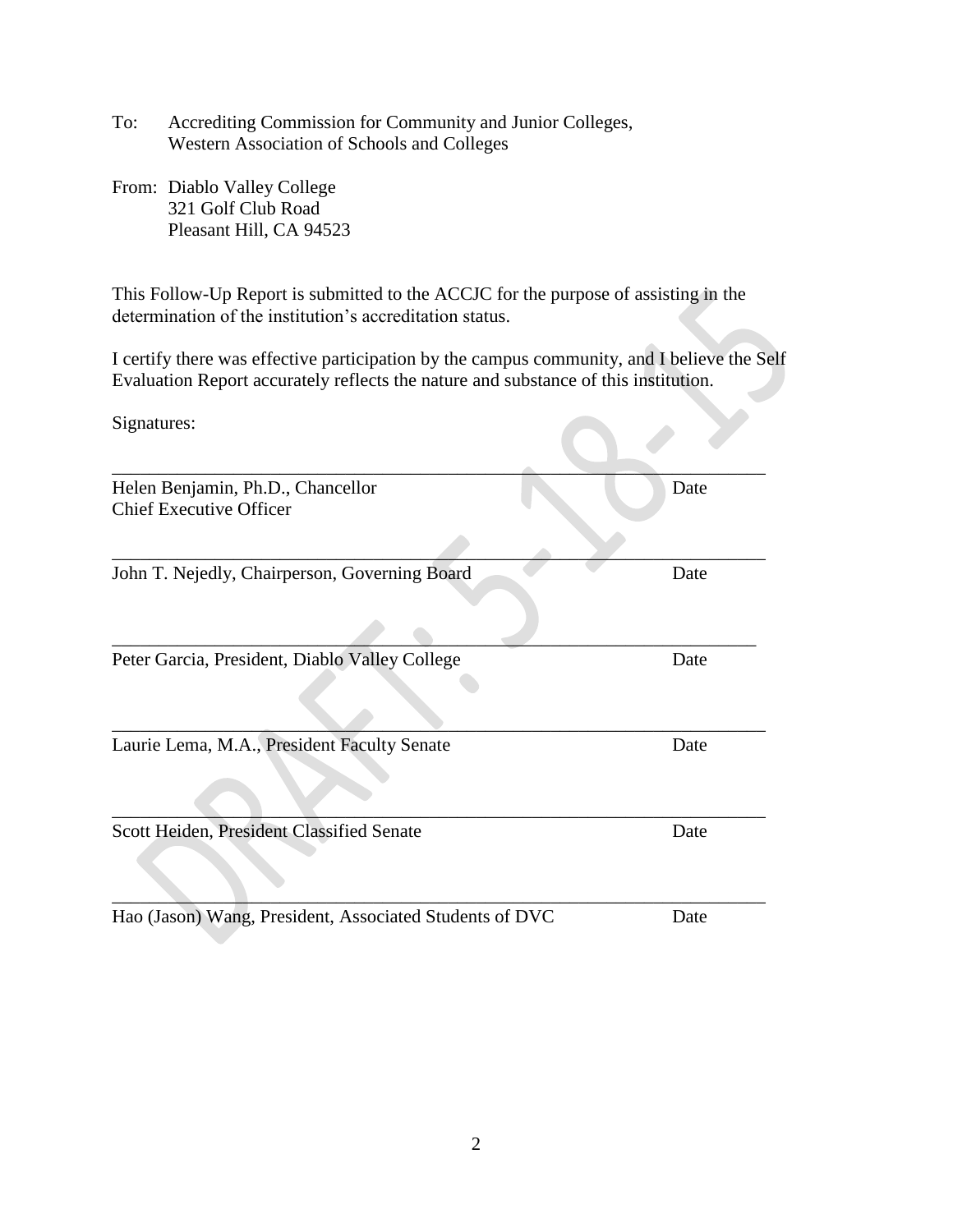## Contents

 $\bullet$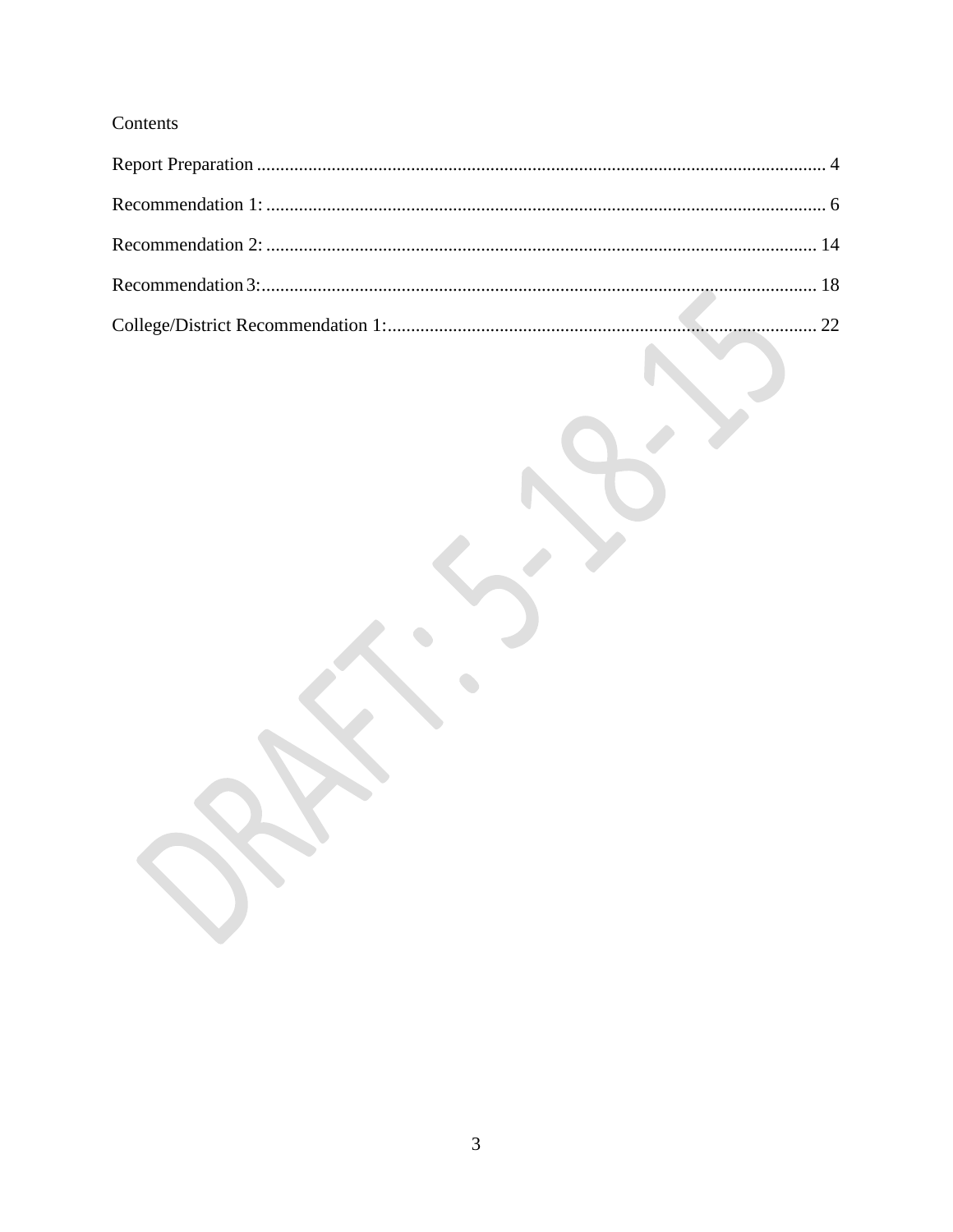### <span id="page-8-0"></span>**Report Preparation**

Diablo Valley College (DVC) submitted its *Self-Evaluation Report* to the Accrediting Commission for Community and Junior Colleges (ACCJC) on October 15, 2014. A visiting team came to DVC in October, 2014. Following the visit, the College received an *Action Letter* from the ACCJC on February 6, 2015. The *Action Letter* outlined three College Recommendations and one Recommendation for the Contra Costa Community College District. Immediately after receiving the letter, response teams were created for each Recommendation. The following people were members of the response teams:

Recommendation 1

Newin Orante, Vice President of Student Services

Kathleen Costa, Senior Dean of the San Ramon Campus

Recommendation 2

Rachel Westlake, Vice President of Instruction

Rick Robinson, Dean of Library

Andy Kivel, Librarian

Florence Espiritu, Librarian

Betsy Ruszel, Library Staff

#### Recommendation 3

John Nahlen, Vice President of Business and Administrative Services

Ray Pile, Contra Costa Community College District Director of Facilities

Ted Wieden, Interim Senior Dean/ALO

#### District Recommendation

Gene Huff, Executive Vice Chancellor of Human Resources

United Faculty Negotiating Team

Management Council Executive Board

Each response team wrote drafts of the College's actions for each section, which were presented to (need to complete).

ASDVC – At their meeting of May 5, 2015, ASDVC voted unanimously to affirm the draft Follow-Up Report.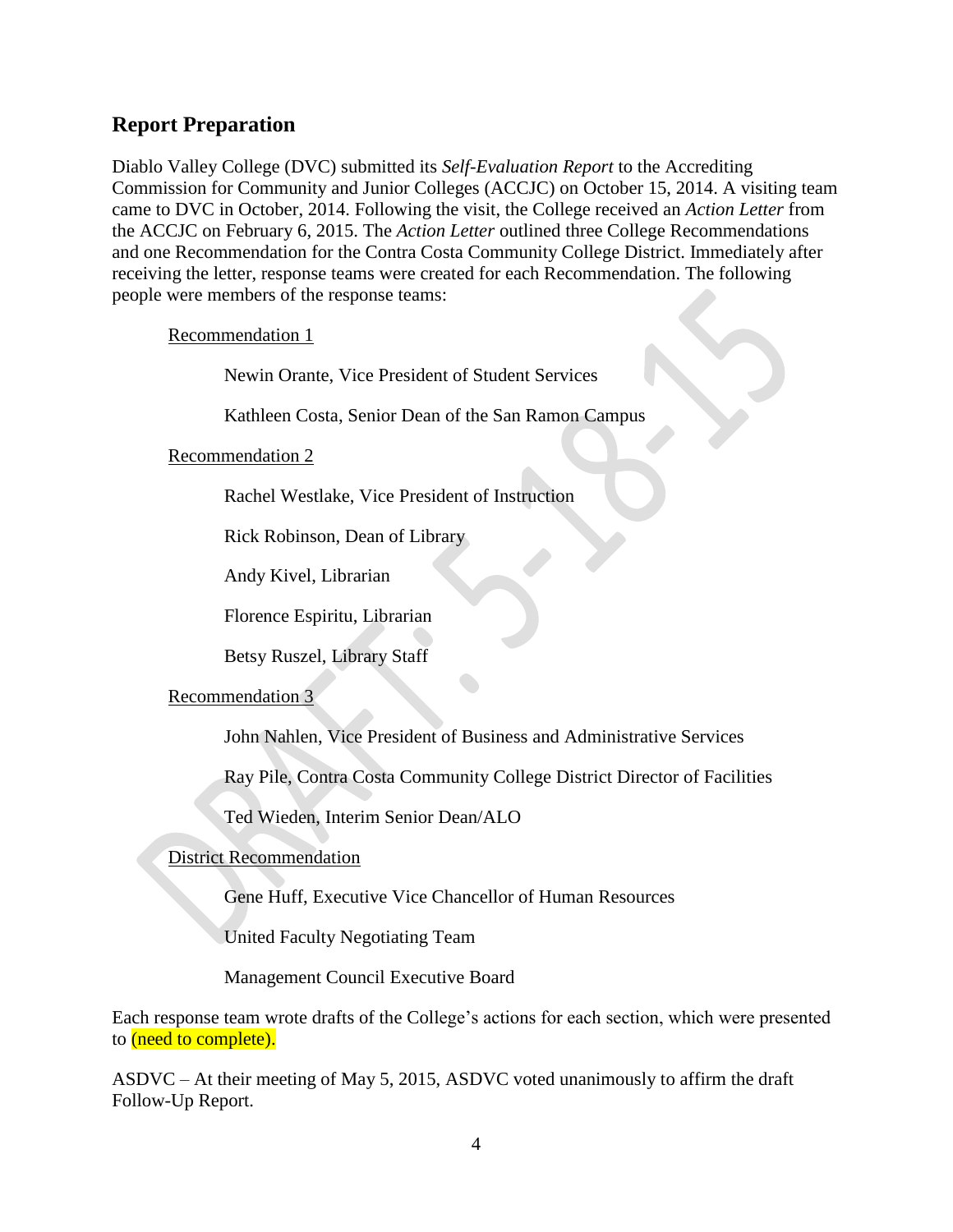Faculty Senate – reviewed at the Faculty Senate meeting of May 12, 2015

Classified Senate –

College Council – reviewed at the College Council meeting of May 11, 2015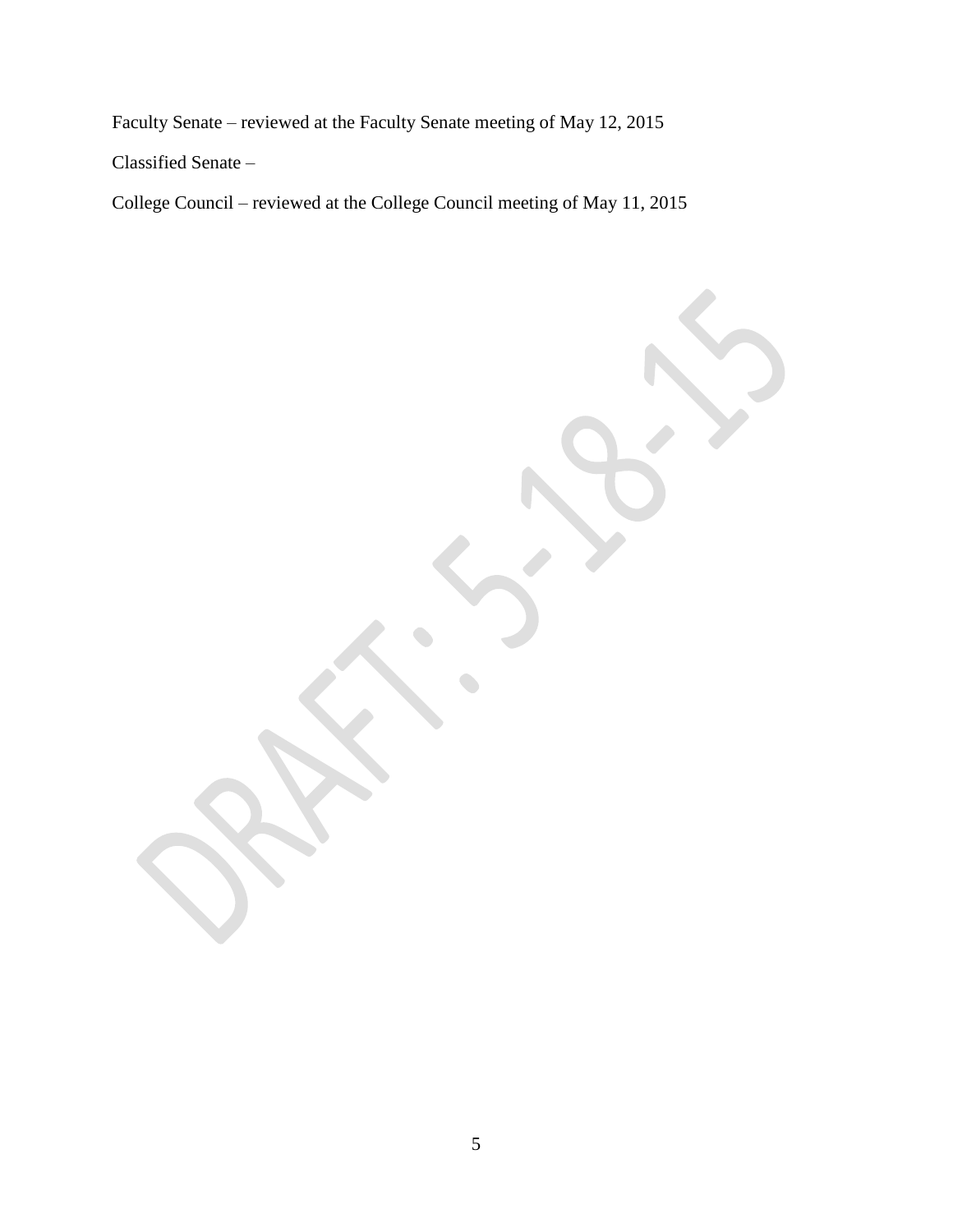### <span id="page-10-0"></span>**Recommendation 1:**

**Recommendation 1: In order to fully meet the standard the team recommends that the College provide equitable student services to the San Ramon Campus. (II.B.1, II.B.3.a. II.B.4)**

#### Background

In keeping with the mission of the College, Diablo Valley College (DVC) offers comprehensive support programs and services to its diverse student body at the Pleasant Hill Campus, the San Ramon Campus and online (Standard II.B.1) (R1-1). DVC provides a wide range of services to students including:

- Admissions and records
- Assessment/Matriculation
- California work opportunity and responsibility to kids (CalWORKs)
- Career, employment, and transfer services
- Counseling
- Disability support services
- Extended opportunity programs and services/cooperative agencies resources for education
- Financial aid and scholarships
- Outreach and relations with schools
- Student life and Associated Students of DVC student government
- Veterans services

DVC assures equitable access to its programs and services through many strategies including providing comprehensive services at both the Pleasant Hill and San Ramon Campuses, providing online services for all students, providing information at a variety of campus and community events, opening services for evening hours during peak registration periods, and providing access to students with disabilities (Standard II.B.3.a). DVC ensures its services are appropriate and comprehensive by using a variety of methods to assess student needs and continually evaluating services to make sure they are meeting those needs.

The San Ramon Campus (SRC) of Diablo Valley College serves approximately 3,000 students each fall and spring semester. About half of those students take all of their classes at SRC, the other half take classes on both campuses. The College as a whole serves approximately 20,000 students (R1-2).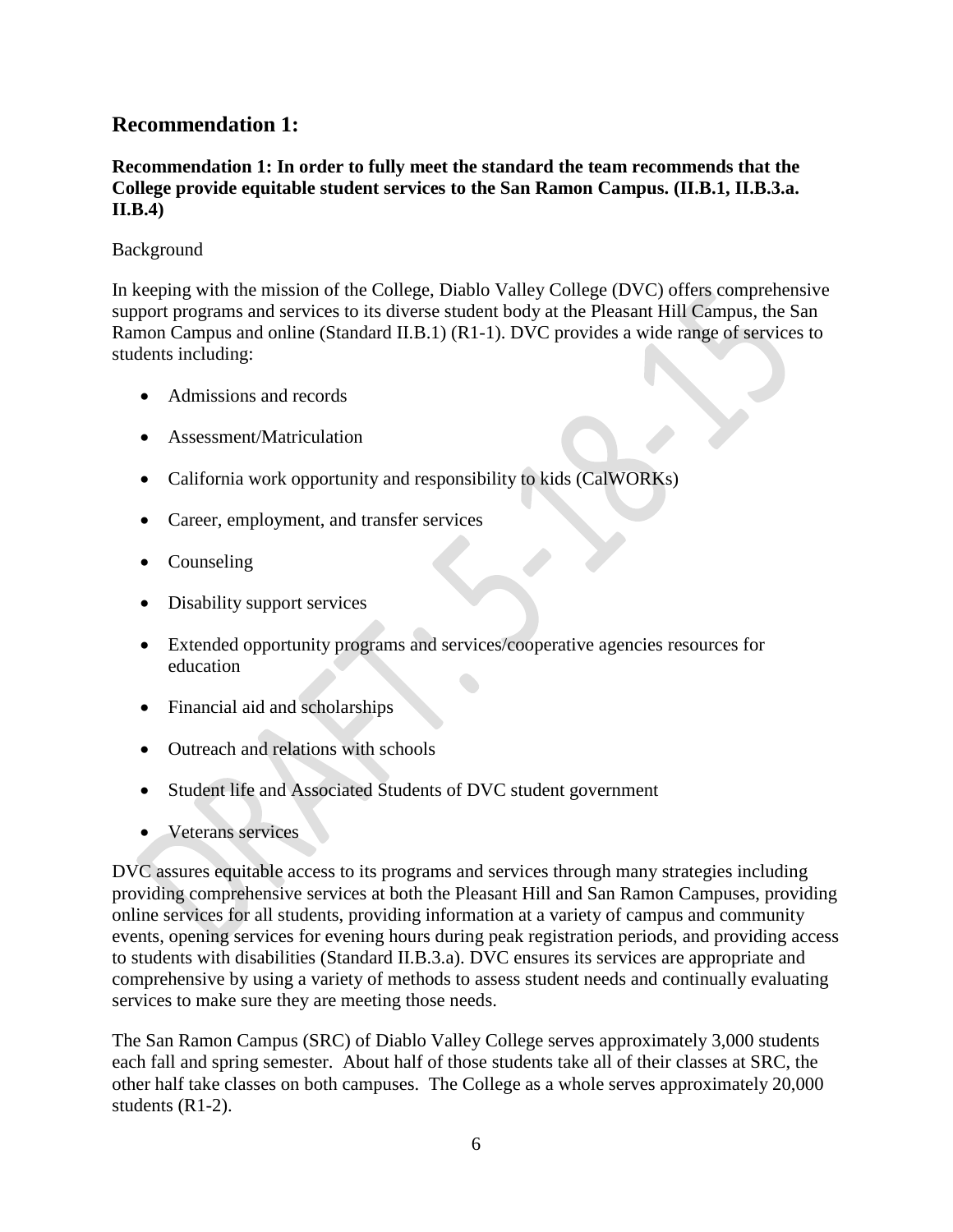Student services at the San Ramon Campus include the following services and hours (R1-3):

| Admissions and Records    | M-TH 8:00-6:30                                                                                                                                                  |  |
|---------------------------|-----------------------------------------------------------------------------------------------------------------------------------------------------------------|--|
| <b>Book Store</b>         | M-TH 8:00-6:30                                                                                                                                                  |  |
| <b>Assessment Testing</b> | Mondays 4:00-6:00,                                                                                                                                              |  |
|                           | Once per month during February, March, September,<br>October, and November. Once per week April through<br>August.                                              |  |
| <b>Counseling Center</b>  | M 8:30-6:30; T 8:30 – 6:30; W 8:30 to 5; TH 8:30 – 4:30                                                                                                         |  |
|                           | In summer 2014 and summer 2013, $12 - 15$ hours of counseling<br>per week were available from the last week of May through the<br>first week of August $(R1-4)$ |  |
| <b>Financial Aid</b>      | 9:00-6:00 Two days per month                                                                                                                                    |  |

All students have twenty four hours a day access to services through the College website. The website provides comprehensive information about the College's instructional offerings, student services, policies and procedures, and includes information about navigating through the educational system. While the website provides access to a broad range of student services, DVC is facilitating discussions and planning the development of a single stop online Student Services<sup>[NO1]</sup> website. The process will improve students' experience with the enrollment process, and increase the retention of students. The single stop online services will move the college further toward integrating Student Services both within and between the Pleasant Hill and San Ramon campuses.

Timeline for the development of the single stop online services:

| Spring 2015           | Initiate Discussions with Stakeholders |
|-----------------------|----------------------------------------|
| June 2015             | Marketing to Identify Contractor       |
| July-September 2015   | Define Outcomes and Develop Framework  |
| October-November 2015 | <b>Testing and Finalize Product</b>    |
| January 2016          | Implementation                         |

Diablo Valley College evaluates student support services to assure adequacy in meeting identified student needs. DVC systematically assesses student support services by engaging student, faculty, and staff input and other appropriate measures in order to improve the effectiveness of services. The College has developed a systematic cycle of evaluation which uses the following methods (Standard II.B.4).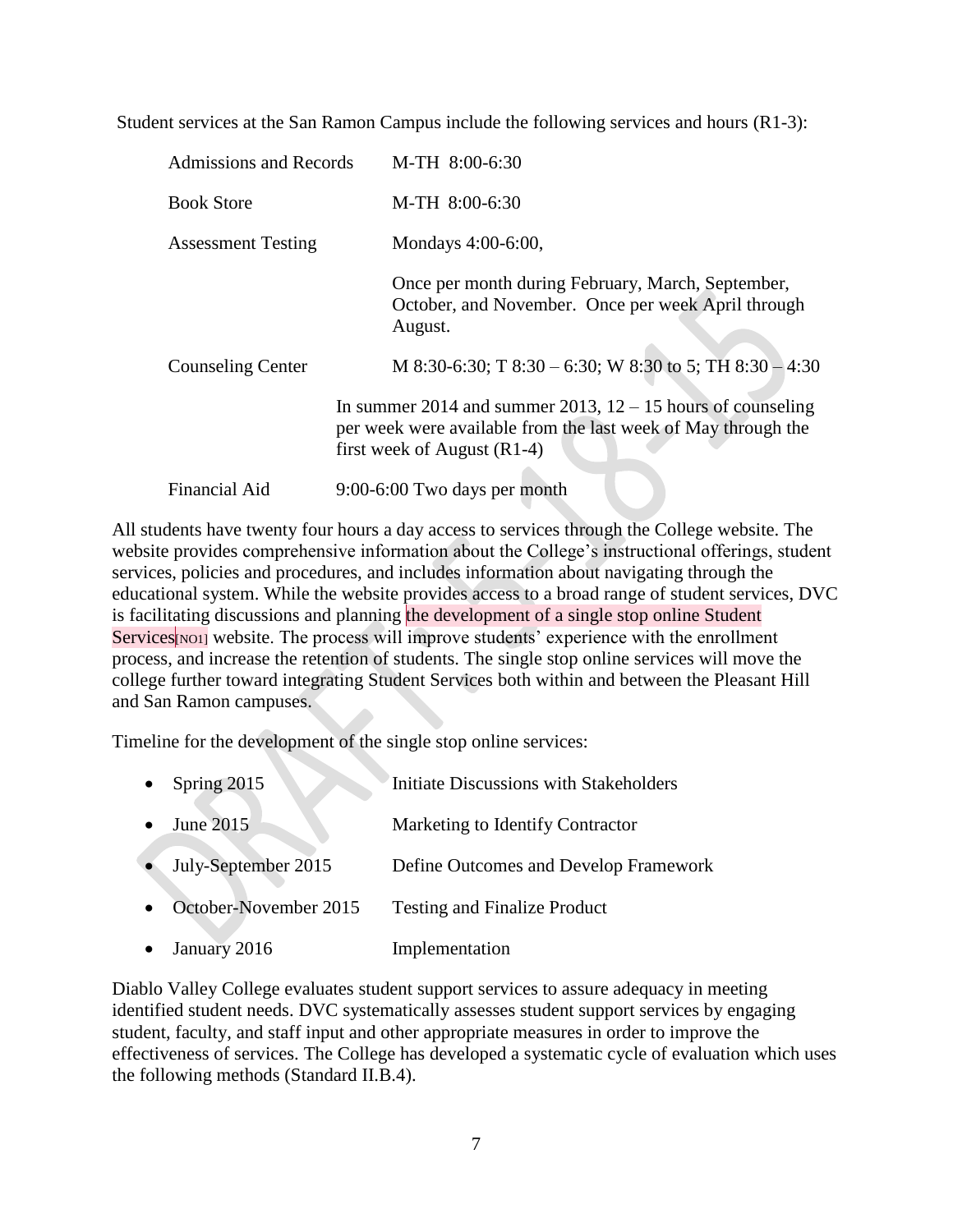Cycle of Student Services evaluations:

 Student Engagement Survey (i.e. CCSSE) Spring 2014; Spring 2016 Student Needs Assessment Spring 2015; Spring 2017 • Program Review (Comprehensive) Fall 2015; Fall 2019 Program Review (Update) Annual – Fall Categorical Program State/Federal Reporting Annual – Fall • Student Success and Support Program (3SP) Annual – Fall Student Equity Annual – Fall Student Learning Outcomes Annual - Summer • Point of Service Survey Semester[TW2][NO3][TW4]

Response to Recommendation

The College has taken several steps to respond to this Recommendation.

1. Created a Memorandum of Understanding (MOU)

In response to Recommendation 1, the vice president of student services facilitated a series of meetings with the senior dean of the San Ramon Campus and the deans of student services to address student services needs and collaboration. The meetings resulted in a Memorandum of Understanding (MOU) between the student service units at the two campuses (R1-5). The MOU was reviewed and accepted by the Academic Senate Council on XXXXX, the Classified Senate Council on XXXXXX and by College Council on XXXXXX. (R1-6). The MOU provides guidelines for coordination efforts for hiring, training, staffing during peak periods, program reviews, and general communication about ongoing policy and procedural changes

Components of the MOU include protocols surrounding:

 **Communication** – Student Services will enhance and continue to develop the Point of Contact survey for each office and service area. There is also the expectation of 24-hour response time between contacts as a means of ensuring an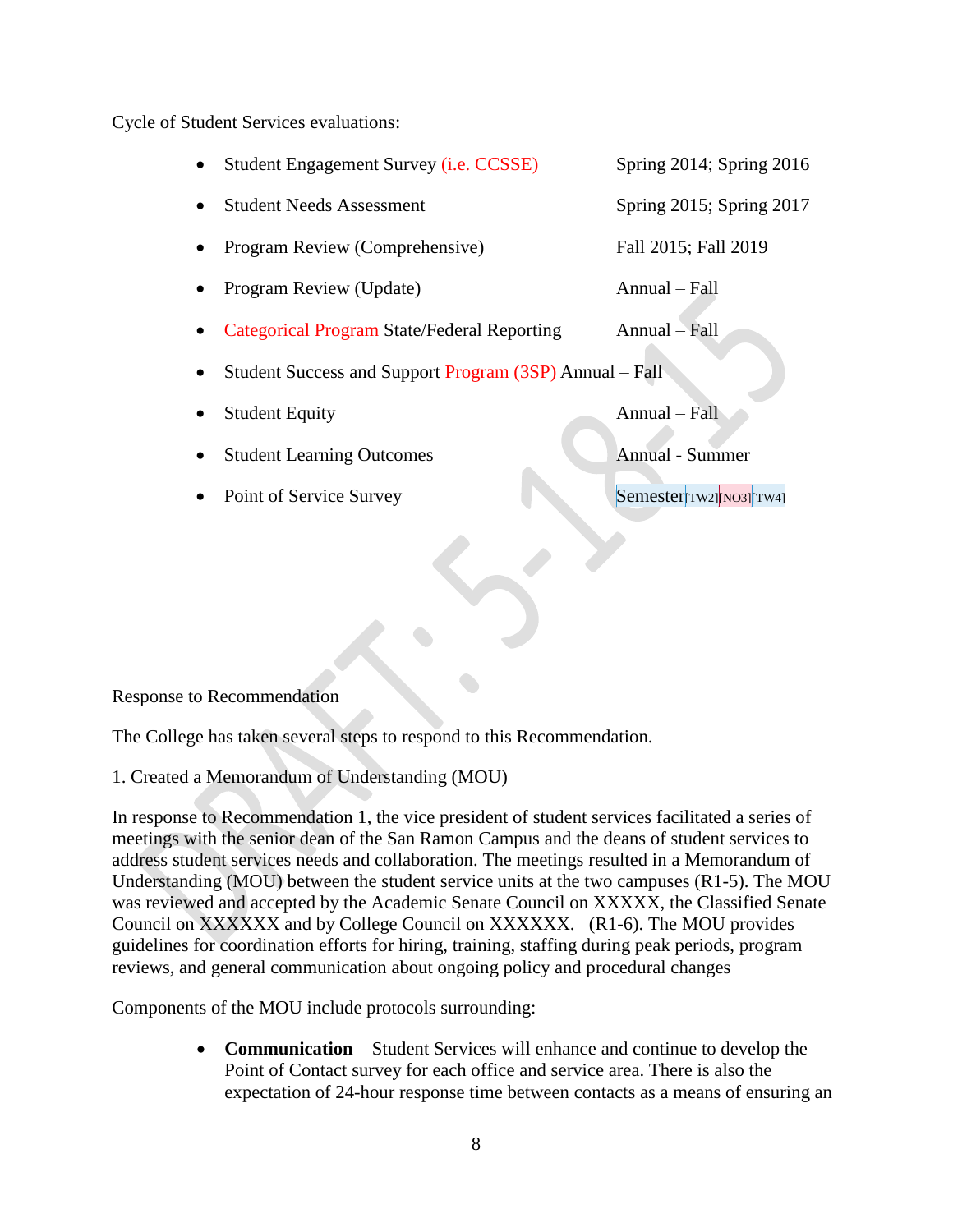effective communication loop and responsiveness to unit and student needs. In the event of an emergency, the next level contact is the direct supervisor or Dean, then the Office of the Vice President.

- **Hiring and Staffing**  Requests for new student services positions will be coordinated by and between student services managers at both campuses and will involve employees from both campuses serving on hiring committees.
- **Professional Development and Training** Regular and ongoing training for all student services employees will be coordinated by student services managers at both campuses making sure that employees are invited and able to participate.
- **Program Review and Learning Support Outcomes Program reviews will be** a joint effort ensuring information from both PHC and SRC student services units. The college will ensure that SRC managers and staff will have an opportunity to provide input into the preparation of program reviews student surveys and learning support outcomes.
- **Integrated Research and Planning** Student Services evaluations (see above) will include information from both PHC and SRC and will be collected so that data can be disaggregated to allow an accurate evaluation of PHC units and SRC units separately or collectively
- **Allocation of Resources** <<define process and expectations  $|_{\text{BOS}}|>>$

While already understood, the MOU further encourages the "two campuses, one college" concept.

 $\bullet$ 

#### **2. Growth in human resources at the San Ramon Campus**

The College is committed to strengthening its capacity to serve students by growing the number of faculty and staff in Student Services at the San Ramon Campus (SRC). In response to Recommendation 1, additions have been made to the Student Services staffing at SRC.

**Classified Staff:** In June 2015, the College hired a classified staff employee who is assigned to expand SRC welcome services, assist students with applications, registration and scheduling counseling appointments. The new employee supports DSS note taking services, as well as provides back-up support to the student services coordinator for DSS testing accommodations and general assessment testing. The new staff member proctors testing accommodations one day per week, which increases the availability of testing accommodations to three days and one night a week. Additionally, the new staff person coordinates the note taking services for DSS students which involves helping to recruit note takers, providing information about the process, and maintaining the confidentiality of the students and the notes.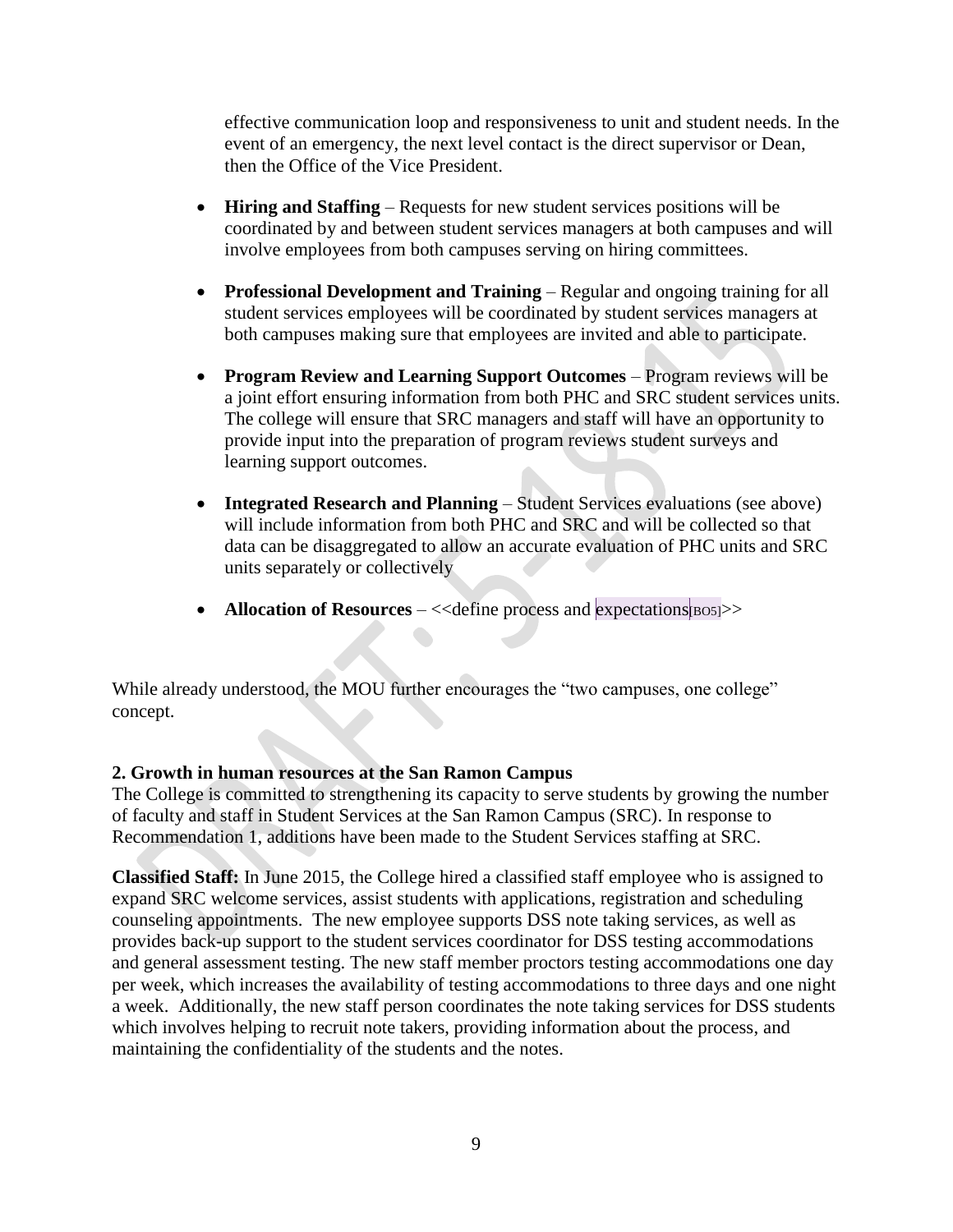The San Ramon Campus has a bank of computers in the admissions lobby that are available for student use to complete their college application, register for classes, order transcripts, view and print their schedule. Admissions staff as well as student ambassadors assist students with navigating the webpages and answering questions. The new clerical staff person now helps provide this assistance.

**Student Service Manager:** In summer 2015, the College hired a full time student services manager to assume responsibility for all Student Services activities at the San Ramon Campus, including coordinating services with the Pleasant Hill Campus and rebuilding the student life program on the San Ramon Campus.

**Counseling Faculty:** Counseling on the San Ramon Campus included 2 full time counselors until fall 2014 when the counselor serving Disabled Student Services (DSS), Extended Opportunity Programs and Services (EOPS), Cooperative Agencies Resources for Education (CARE), and general students transferred to the Pleasant Hill Campus. During the 2014-2015 academic year that position was back-filled with part time counselors who could offer the same range of expertise. Beginning fall 2015, SRC again has 2 full time counselors as a new counselor was hired in spring 2015 who fit the same DSS/EOPS/CARE/Generalist qualifications as the person who transferred. This counselor also provides support and consultations with faculty who have questions about working with students in their classrooms.

Research is planned  $\log_{10}$  [NO7] for the fall of 2015 to determine additional students who may be EOPS eligible at the San Ramon Campus. This analysis allows for the EOPS Program to determine and plan recruitment efforts and deployment of services.

[K8][Ma9][NO10]**Financial Aid and Scholarships**: the student services coordinator is the liaison between the Financial Aid Office at the Pleasant Hill Campus and students at the San Ramon Campus. In the past, the Admissions and Records staff received annual training on financial aid and EOPS processes. This training has lapsed and will be reinstated in fall 2015. In addition, one member of the financial aid staff holds drop-in hours at the San Ramon Campus 2 days per month from 9am to 6pm. The Scholarship Office offers scholarship workshops on the San Ramon Campus twice per semester.

**Tutoring:** Reading and writing across the curriculum tutoring has been offered on the San Ramon Campus since spring 2009. In fall, 2014 the College hired staff to assist with the coordination of math and science tutoring at SRC as these programs are growing and the demand for tutoring has expanded greatly.

#### **3. Systematic research into student needs**

The College is committed to gathering data from a variety of sources to assist in determining student needs.

Student Services Needs Assessment: in spring 2015 the College conducted a needs assessment to find out if students were aware of the services we offered and how frequently they used these services (evidence: results of survey) This assessment will be repeated biannually. Approximately 350 students responded to the survey. In general, students are aware of and use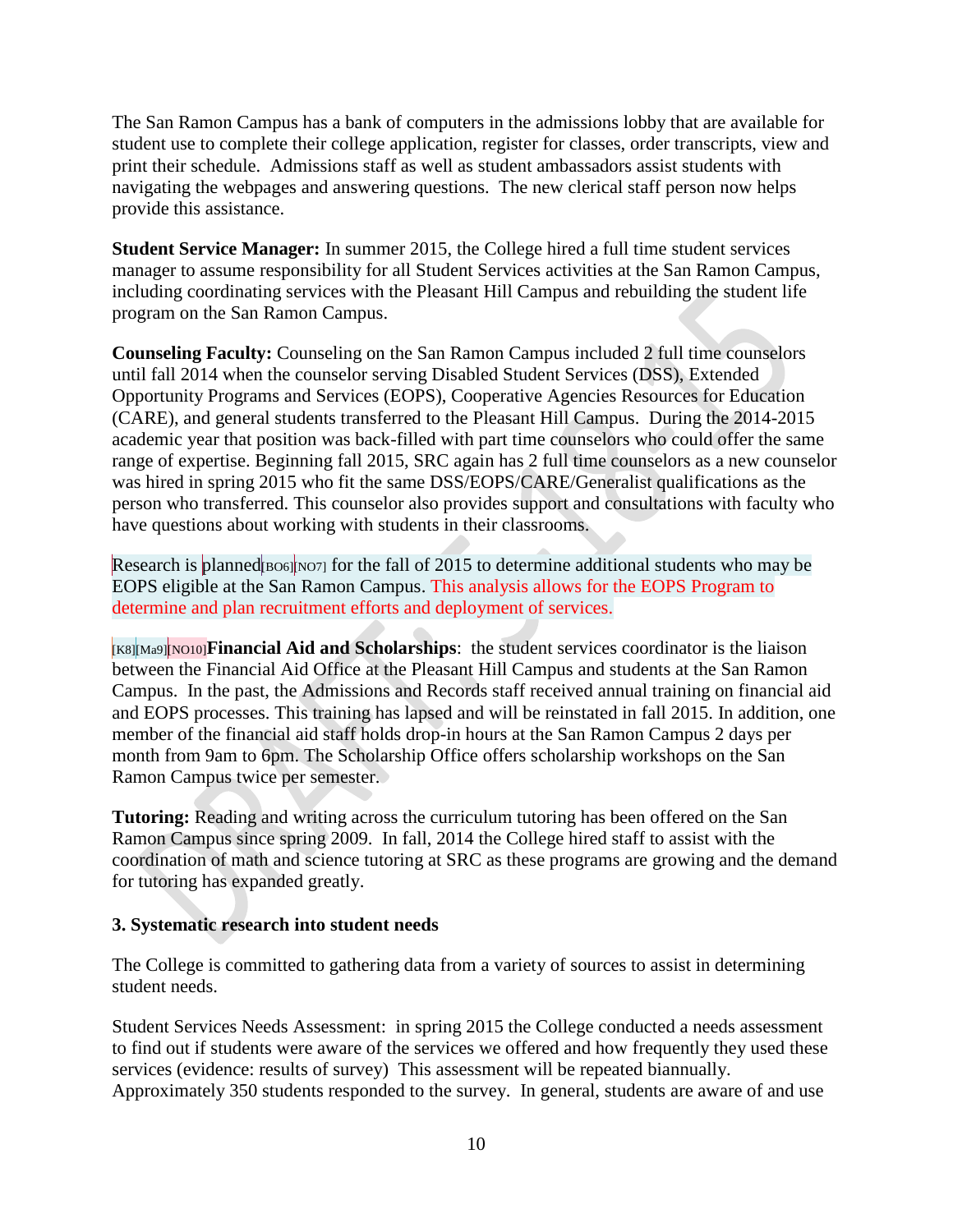student services at SRC. Less than 50% of the respondents were aware of EOPs or the enrollment lab. With regard to services that students would like to see, they include food services, student clubs, tutoring, career center and more classes. The college has contracted with a food truck vendor to increase access to quality food at lunch time. It is anticipated that the student services manager will oversee the outreach to increase student interest in clubs on campus and will coordinate with the Career and Employment Center to add a component of career services on the  $SRC$ [ $KCl1$ ][ $TW12$ ].

Library Survey: the DVC library is surveying students at both campuses to determine use and satisfaction of library services college-wide.

District Research: In an effort to better assess potential demand on services, the College conducted research to determine numbers of students who might need specific services (evidence: see attached). In general, the number of students requiring specific services at SRC has remained stable or increased slightly. Using the recently added support staff and manager, the college will conduct in-reach activities to these students in Fall 2015.

4. On-going training and integration of services

Diablo Valley College assures high quality support services by communicating within student services departments, integrating best practices learned, and sharing information through cross training. To improve quality of service to students and staff, student services faculty and staff hold staff development workshops, including workshops about student privacy, student disruption, student retention, technology training, and focused staff development training for disability support services, career services, and financial aid.

In fall 2014, Student Services hosted a division wide 3SP Mega Nuts and Bolts Training. All Student Services Division employees, including the San Ramon Campus, participated in a two hour training to discuss and share changes to the matriculation process as mandated by California SB1456. The session presented and conducted a walk-through of the changes to how our students will be experiencing new orientation options, assessment, and the newly developed electronic student educational plan (R1-X). In spring 2015, Student Services conducted two division wide trainings. On April 1, 2015, training was conducted for all Student Services staff  $(R1-X3$  materials/agenda)[Ma13]. [NO14]

5. Improved signage on the San Ramon Campus

As funds have become available, SRC has improved its facilities by installing way-finding and informational signage around campus. Some of the student services offered may not have been apparent to students because there was insufficient signage letting them know where things were located. New signs have been installed indicating the location of admissions office, faculty offices, counseling, book store, and police services. This year SRC will be installing information and enrollment lab signs and student services coordinator.

6. Clarification of the program review process  $_{\text{[BO15]}}$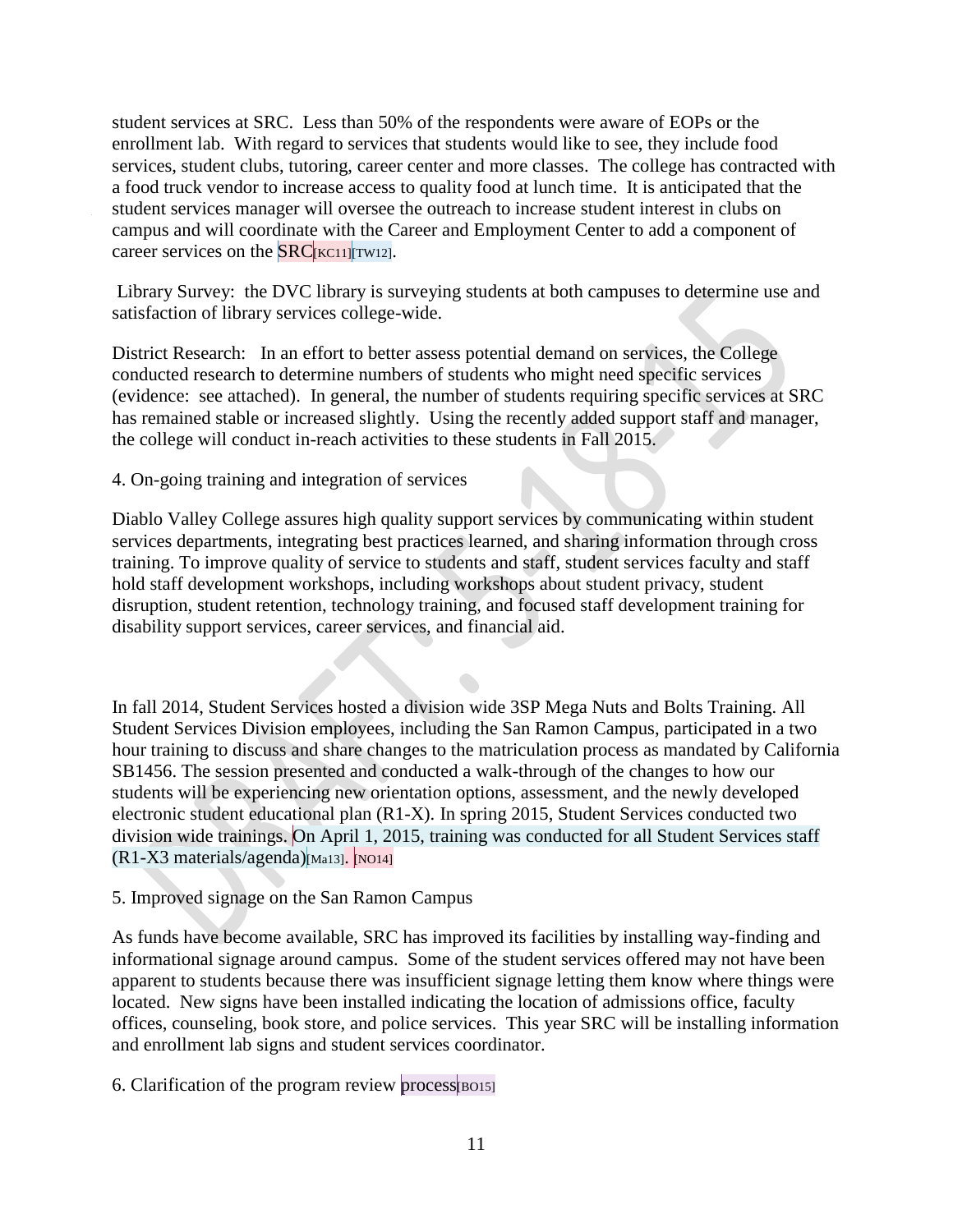After the elimination of the student services manager position in 2010 due to budget cuts, it was agreed that the student services units at the Pleasant Hill Campus would include SRC in their program reviews. This practice has had varying degrees of success. Revisions to program reviews for 2015-2016 will clarify this requirement.[Ma16] Student surveys and student learning outcomes for the various departments will ask students to indicate which campus they attend so that information may be disaggregated for each campus.

7. Increases in student life and public events on the San Ramon Campus

Examples of some these activities include  $B[16017]$  $K18]...$ 

Ongoing Events:

- Equity Speaker Series
	- o Christine Sleeter (March 2014)
	- o Shakti Butler (May 2015)

Transfer Day, October 29, 2014

Graduation/Transfer Reception: May 7, 2015

Career and Transfer Workshops (various dates, see attached)

College Representative visits (various dates, see attached)

New Events: << insert details>>[R(O19]

- Parents' Night: November 5, 2014 (160 attendees)
- DSS Parents' Night: March 18, 2015 (14 attendees)
- FYE Welcome Day: August , 2015
- Black History Month facujlty P)anel, February 19, 2015
- Women's History Month Movie Night: March 19, 2015
- Educational Planning Workshops, various dates (see attached)
- Viking Days, September 3 and 4, 2014
- Financial Aid and Scholarship Workshops, November 12, December 9, 2014

Additional Plans

Other??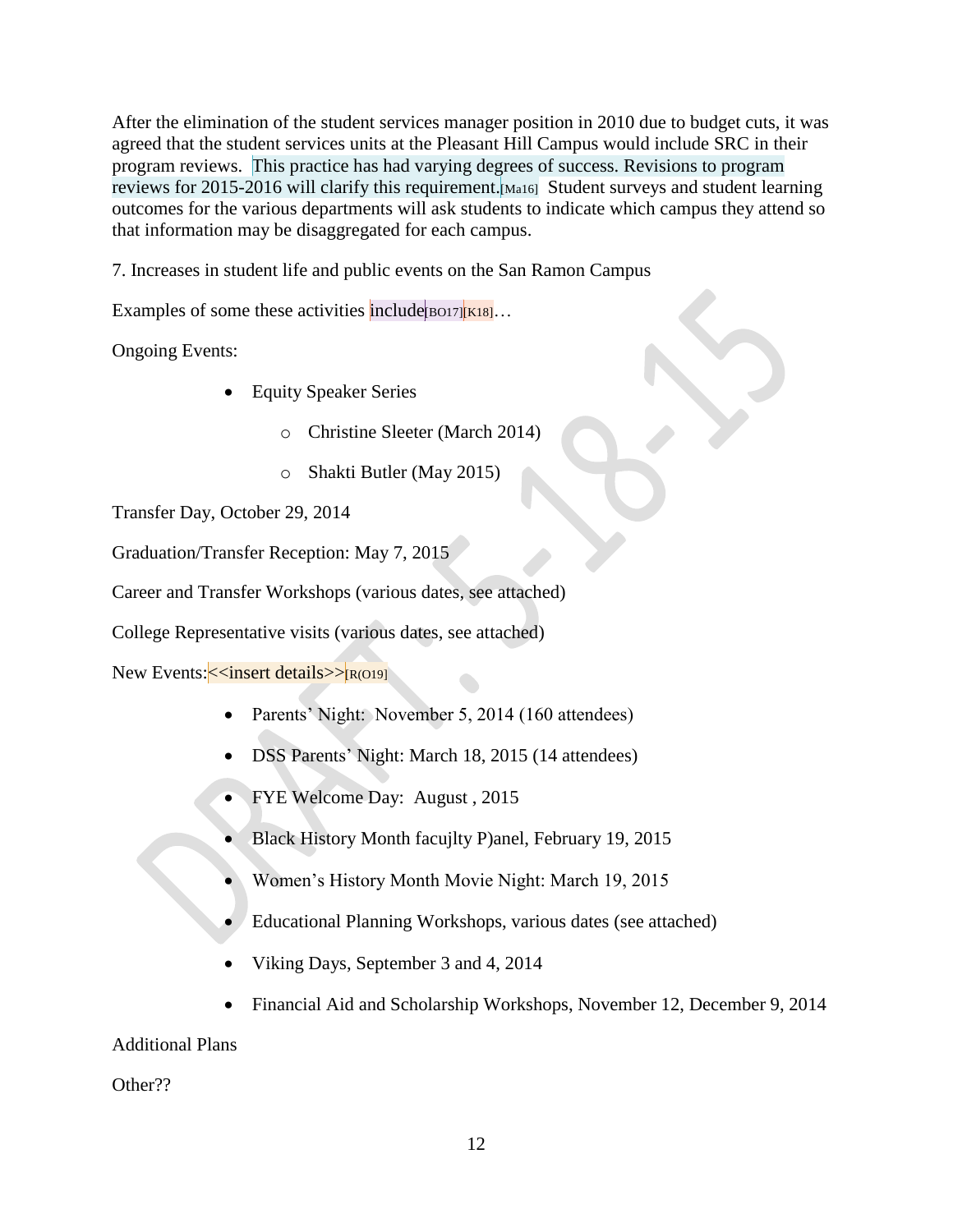Moreover<sup>[BO20]</sup>, the college has made a strong commitment of allocating Student Support and Success, and Student Equity funding to increase services to the San Ramon campus. [Tw21]In addition to counseling support, attention to developing DSS partnership for accommodations and test proctoring have been developed in preparation for fall 2015.

#### **Evidence Recommendation 1**

- R1-1 *Mission Statement*
- R1-2 Research reports on enrollment
- R1-3 Spring 2015 master schedules
- R1-4 Summer schedule of hours 2014 and 2103
- R1-5 Minutes of meetings developing MOU

The MOU itself

- R1-6 Minutes of meetings where the MOU was shared with the College
- R1-X Mega nuts and bolts 1446 materials
- R1-X2 Orientation materials
- R1-X3 Training information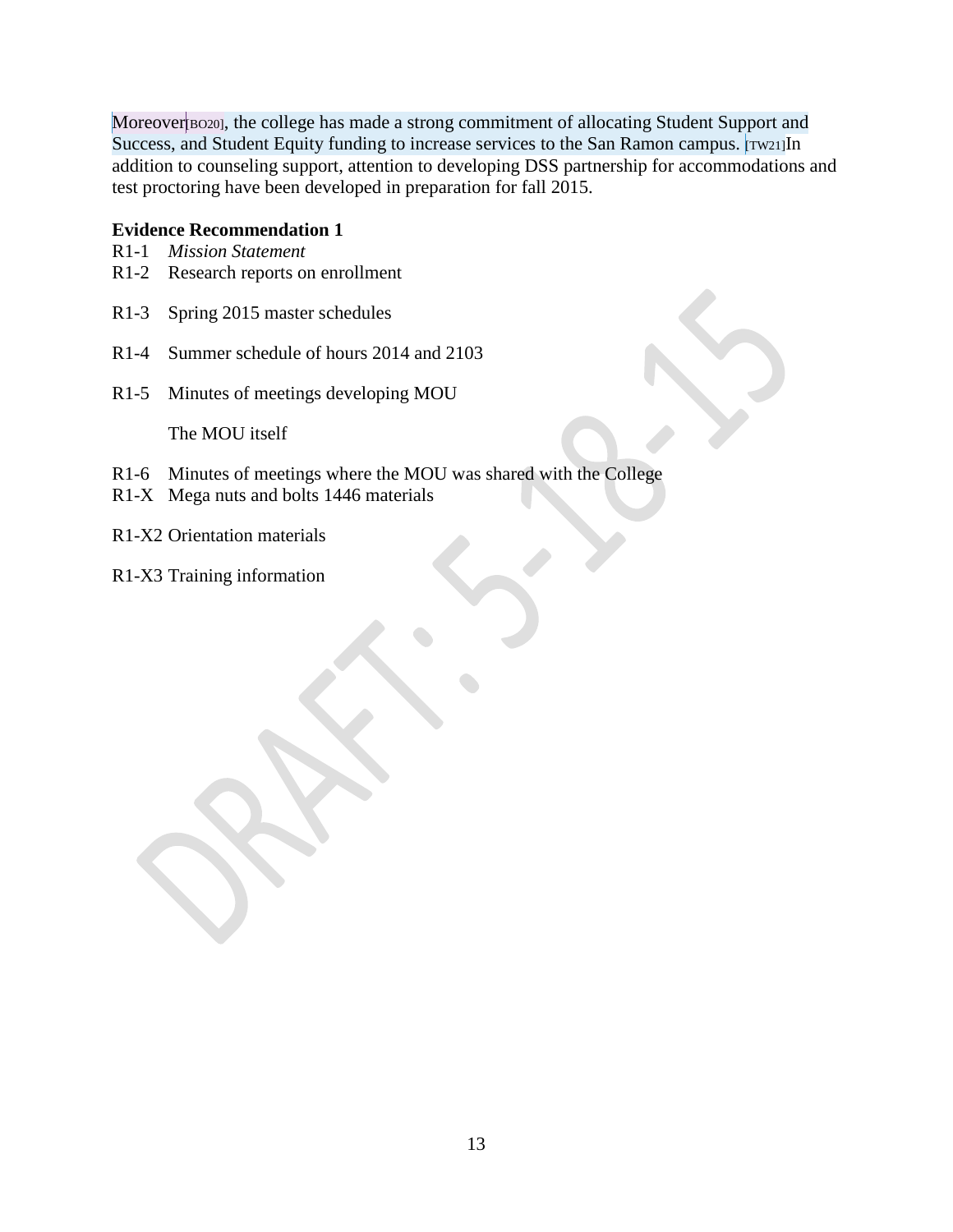### <span id="page-18-0"></span>**Recommendation 2:**

#### *In order to fully meet the Standards, it is recommended that the library develop and systematically assess administrative unit outcomes to ensure quality improvement. (II.C.2)*

Standard II.C.2. The institution evaluates library and other learning support services to assure their adequacy in meeting identified student needs. Evaluation of these services provides evidence that they contribute to the achievement of student learning outcomes. The institution uses the results of these evaluations as the basis for improvement.

#### **Background**

The Diablo Valley College Library supports student learning through high quality academic library services at both the Pleasant Hill and San Ramon campuses and is committed to continuous improvement guided by systematic evaluation of services. The Library has addressed Recommendation 2 by:

- Developing administrative unit outcomes,
- Continuing (expanding?) efforts to systematically collect data and assess outcomes; and,
- Continuing to use evidence-based decision making for improvements.

The Library views administrative unit outcomes (AUO's) to be outcomes pertaining to the full range of library learning support services. AUO's are used to set service-level goals and evaluate a broad array of library operations from the multiple forms of direct contact with students, the use of the physical and virtual library spaces, the impact of instructional program, and access to technology and the information resources the library provides.

For example, an outcome keyed to library faculty working directly with students at the Reference Desk or through course-related instruction states, *Students enhance their research skills through one-on-one consultation with librarians*. A second administrative unit outcome pertaining to our physical space states, *Students will consider the Library a clean, inviting, and adequate space, conducive to study and research*.

In addition to evaluating these learning support activities, the Library Department's courses and degree programs are assessed through the College's Instructional Unit Program Review and student learning outcomes procedures.

The Library's work to evaluate services and inform decision making based upon established outcomes has developed from the regular collection and analysis of data and user feedback. As detailed in the *2014 DVC Self-Evaluation Report* section IIC, the library regularly collects and analyzes information to guide program improvement (2-1). Utilizing three regularlyadministered survey instruments (Student Satisfaction Survey, Faculty and Staff Survey, and Library Instruction Student Evaluation) the Library gathers extensive input from users to assess changing needs, gauge the quality of library services, and analyze the impact of these services on student learning. Each instrument has provided data that has been used to implement improvements in the Library. In addition to external feedback from users, the Library examines internally collected data through the Program Review process which provides evidence used to make decisions.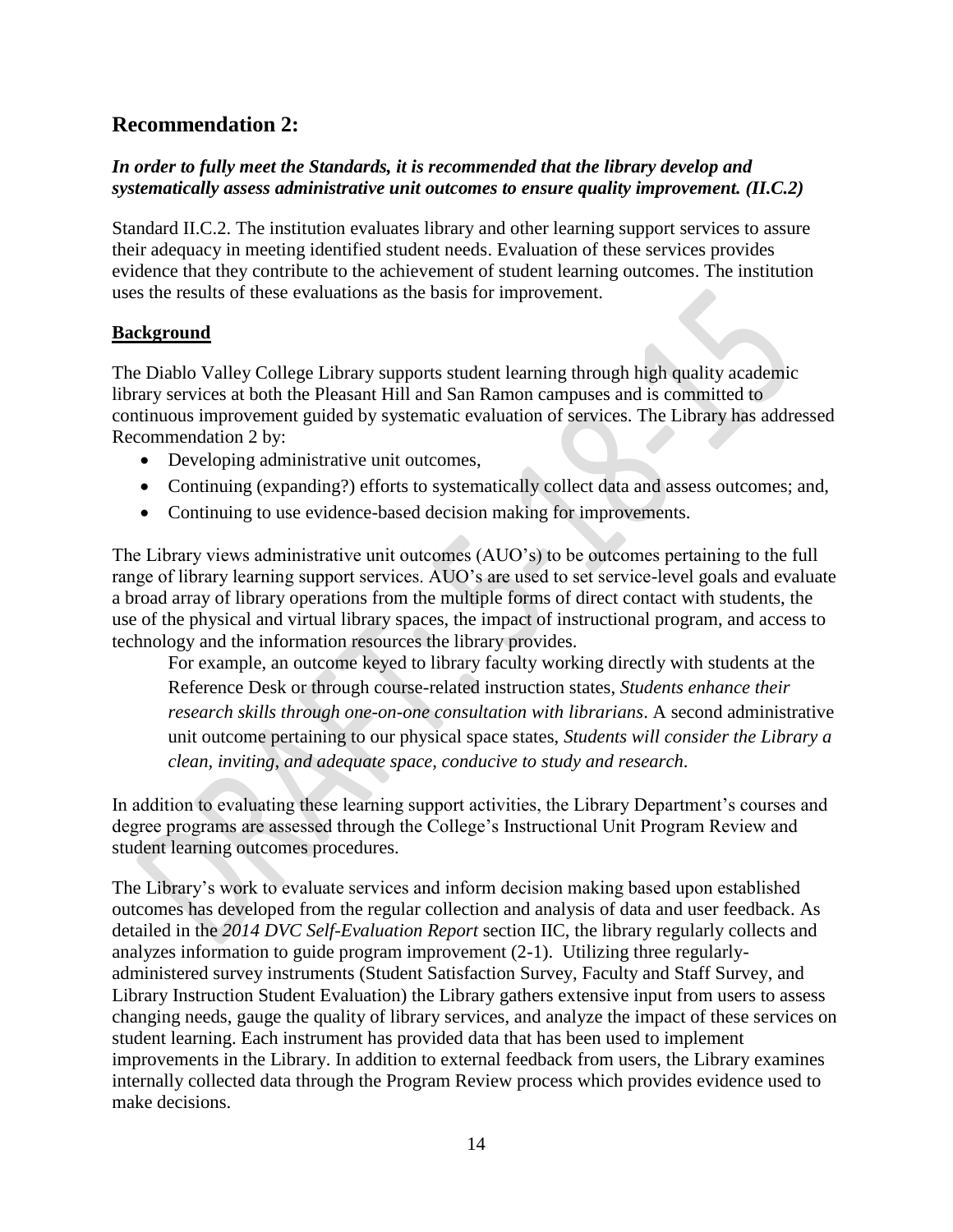#### 1. External User Data Collection

**A. Student Satisfaction Surveys: The Library has completed five cycles of this survey every 2-3 years from 2004 – 2015. The first four were paper-based scantrons collected from 300- 500 students within the library. In 2015 the instrument was converted to an online format in order to reach more students from all over both the Pleasant Hill and San Ramon campuses.** 

Information[BO22] from the 2012 Student Satisfaction Survey (quantitative data and written comments) brought to light growing concerns that the Pleasant Hill library was often noisier than students expected (2-2). This feedback sparked Library faculty, staff and administration discussions to consider ways to improve the quality of study space by reducing noise in the Library. (2-3). To address these concerns and improve services, the Library took several steps. Staff created a plan and implemented a large-scale rearrangement of study carrels and tables to better manage the different kinds of activities, spaces, and traffic flows within the building. The Library also began making available free, disposable earplugs to students requiring the highest level of quiet study space. Additionally, faculty and staff expanded efforts to better monitor the building and more quickly intervene to reduce noise. Analyzing responses from the Spring 2015 survey will help assess the impact of these changes.

**B. Library Instruction Student Evaluations: Each year library faculty teach approximately 140 one-time research skills sessions for classes in disciplines across the curriculum.** The Library Instruction Student Evaluation Form is completed at the end of these librarian-led instruction sessions to provide immediate feedback from students on the quality of each session and the impact on student information literacy skills (2-4). Data is provided to each librarian and reviewed cumulatively to inform individual and departmental improvement efforts. Between 30- 50 sessions are evaluated each semester providing feedback from hundreds of students.

**C. Faculty and Staff Surveys:** In the 2013 College wide Faculty and Staff Survey, conducted at both the Pleasant Hill and San Ramon campuses, over 95 percent of those with an opinion reported agreeing or strongly agreeing that library services are adequate to support curricular needs. This confirms that the College libraries at Pleasant Hill and San Ramon remain responsive to the changing needs and expectations of its users

#### 2. Internal Usage Data Collection and Program Review

Ongoing efforts to gather, track and analyze data on a wide range of service areas inform assessment, decision making and program improvement. This data, reported in the Administrative Program Review, includes circulation of library materials, database search use and document retrieval, reference and chat service statistics, group study room use, and many other data elements from across library operations. (2-5). The Program Review process is used to make resource allocation requests.

#### **Resolution of Recommendation**

To improve assessment activities, library faculty regularly monitor best practices and participate in professional development. These activities and subsequent discussions led to the decision to adopt the *Standards for Libraries in Higher Education*, created by the Association of College &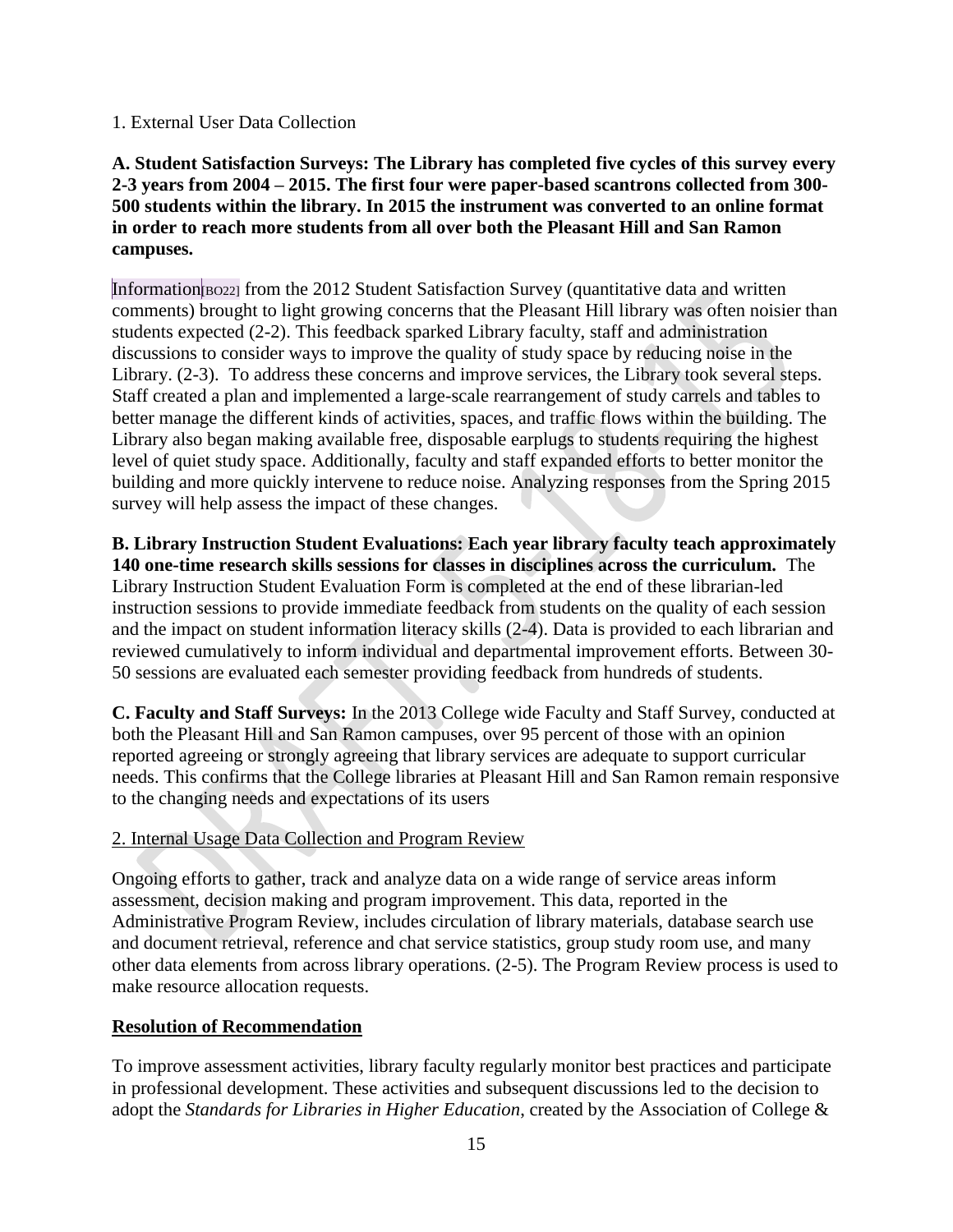Research Libraries (ACRL). These national standards provide the overarching framework for developing outcomes and implementing comprehensive assessment activities across library services  $(2-6)$ . Tw23  $\vert$  AK24]

The Library has used this framework to develop local service-level and student-focused learning outcomes that comprise our administrative unit outcomes. Specific assessments [BO25]are keyed to these outcomes to measure the Library's impact on student learning, success and achievement. Future assessment plans will be based on selecting subsets of performance indicators and outcomes from the entire set of ACRL standards  $(2-\overline{7}|\text{BO26})$ . Planning assessment activities, evaluating results and considering improvement actions now occurs at librarian meetings, monthly assessment-focused meetings and annual strategic planning sessions. For example, a current outcome under examination is *Students will successfully identify and locate appropriate resources when utilizing the library.* This outcome will help the Library evaluate how well we are meeting the goals of our performance indicator 4.1, *The Library organizes information for effective discovery and access.* How well the library is achieving this outcome is measured in multiple ways including student survey feedback, examining usage statistics and usability testing planned for 2015-16.

#### **Additional Plans**

For academic year 2015-2016, the Library has selected a subset of 3 principles and 6 performance indicators from the ACRL Standards and has developed specific methods of evaluation to assess key administrative unit outcomes (2-8). This strategic approach in utilizing the ACRL Standards (cross-walked to the goals and strategic directive from the DVC Strategic Plan 2013-2017) allows for a relevant and meaningful effort that the DVC Library can feasibly replicate in the future. Each year the Library will commit to specific assessment activities and regularly scheduled assessment-focused meetings to examine results and consider actions.

The Library will continue to use all three external user data collection instruments. After using pen and paper Student Satisfaction Survey for 4 assessment cycles over a period of 8 years, in spring 2015 the Library converted the survey to an online format in order to gather data from a wider audience (2-8). This instrument was administered in spring 2015 and the data analyzed over the summer. We will continue using the Library Instruction Student Evaluation Form to monitor the efficacy of our course-related instruction. A report on these two assessment instruments was completed in August 2015. The Faculty and Staff Survey will be administered in fall 2015. The Library will continue to examine internal usage data and expand the data elements collected.

With these ongoing and expanded efforts, the Library will continue to evaluate services at both campuses to assure their adequacy in meeting identified student needs and the goals of the College's Strategic Plan. The evaluation of these services, based on administrative unit outcomes, provides evidence that the Library contributes to the achievement of student learning and in an ongoing manner uses the results of these evaluations as the basis for improvement.

#### **Evidence**

2-1 DVC 2014 Self Evaluation Report section IIC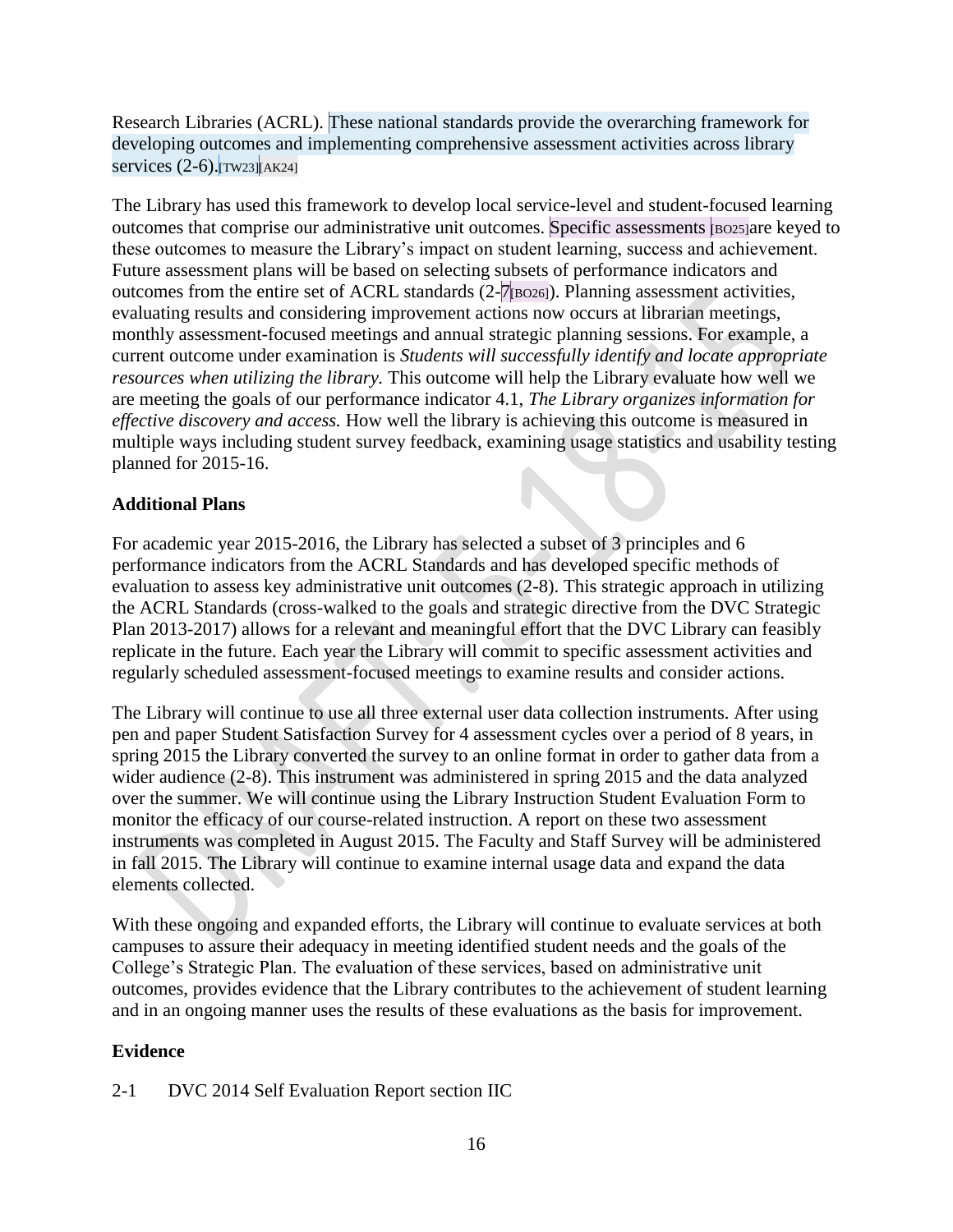- 2-2 Student satisfaction survey date??
- 2-3 Evidence of library discussions
- 2-4 Library Instruction Student Evaluation Form
- 2-5 2013 Library Program Review

2-6 Evidence of the move to the new standards [Documented meetings/department discussions/conference topics, etc.]

- 2-7 Principles, performance indicators, outcomes, and assessment instruments library plan.
- 2-8 Spring 2015 online student satisfaction survey instrument [BO27][TW28]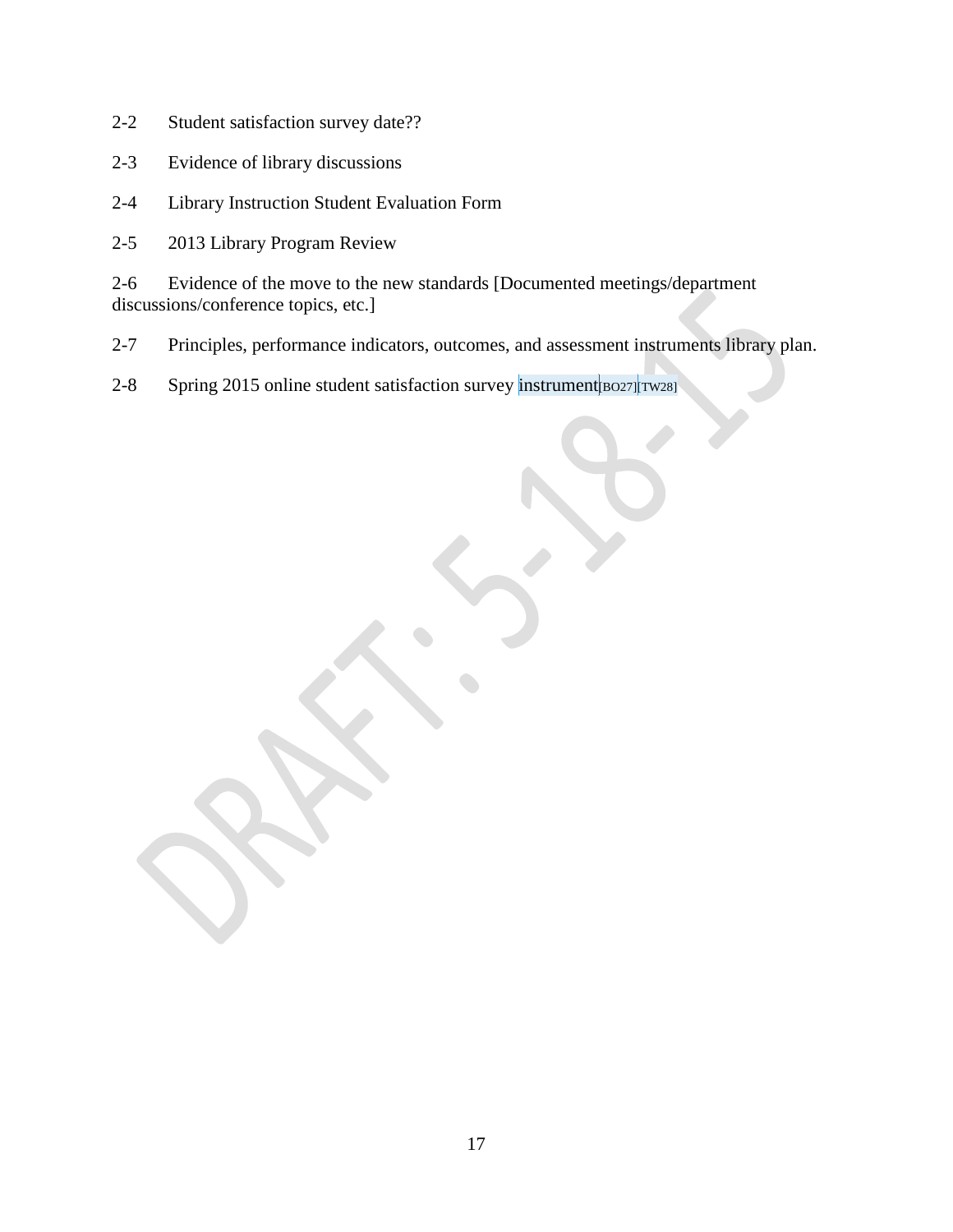#### <span id="page-22-0"></span>**Recommendation 3:**

*In order to fully meet the Standard, the College needs to identify its long term facilities needs by incorporating facilities management into the governance process. In order to capture all future operating costs, it is recommended that a total cost of ownership model be development and incorporated into facilities and equipment acquisition and maintenance. (III.B.1, III.B.2.a, III.D.1.b, III.D.1.c, III.D.1.d)* 

#### Background

Diablo Valley College constructs and maintains physical resources at both the Pleasant Hill and San Ramon campuses to ensure access, safety, security, and a healthful learning and working environment. When the College constructs or remodels its buildings, all state and federal codes and regulations are applied and followed. The Safety Workgroup**[BO29]**, Buildings and Grounds Department, and Custodial Department inspect buildings and facilities to ensure compliance with fire, safety, security, and sanitary codes and regulations. Each manager assists and supports coordination of facilities planning, renovation, construction, and regular inspection. In addition, the Buildings and Grounds Department in conjunction with the Contra Costa Community College District has an online buildings and grounds work order request and tracking system. Employees can submit work orders electronically and receive a receipt with a tracking number.

Under leadership of the vice president of business and administrative services, DVC's facilities are managed by the buildings and grounds manager and the custodial manager. The Buildings and Grounds Department is responsible for all aspects of building maintenance and repair at both campuses, including heating, ventilation, air conditioning, electrical, painting, and plumbing systems **[\(IIIB1b-1\)](file:///C:/Users/fwieden025/Desktop/Follow%20Up%20Report%20FA2015/Recommendation%203/Evidence/IIIB1b-1)**. Work assignments for the Building and Grounds Department staff at both campuses are systematically created through daily and weekly meetings with buildings and grounds workers.

The custodial manager is responsible for all of the custodial responsibilities at the Pleasant Hill campus. On the San Ramon Campus, the custodians report to the senior dean. The Custodial Department staff cleans the campuses for health purposes including offices, departments, divisions, classrooms, computer labs, science laboratories, workrooms, restrooms, locker rooms, and food preparation areas. Security or safety issues are communicated to Police Services or to the Buildings and Grounds Department. The custodial staff maintains an adequate supply of custodial products, materials, and equipment and ensures that the facilities are clean and functioning. At the San Ramon Campus, two full-time employees fulfill these duties and at the Pleasant Hill Campus there are 26 employees **[\(IIIB1b-4\)](file:///C:/Users/fwieden025/Desktop/Follow%20Up%20Report%20FA2015/Recommendation%203/Evidence/IIIB1b-4)**.

In September 2007, Diablo Valley College completed its *2007-2017 DVC Educational Master Plan* **[\(IIIB2a-1\)](file:///C:/Users/fwieden025/Desktop/Follow%20Up%20Report%20FA2015/Recommendation%203/Evidence/IIIB2a-1)** and the *2007-2017 Facilities Master Plan* **[\(IIIB2a-2\)](file:///C:/Users/fwieden025/Desktop/Follow%20Up%20Report%20FA2015/Recommendation%203/Evidence/IIIB2a-2)** through the collaborative involvement of staff, faculty, and managers over a two year process. Both documents were approved by the District Governing Board on October 24, 2007 **[\(IIIB2a-3\)](file:///C:/Users/fwieden025/Desktop/Follow%20Up%20Report%20FA2015/Recommendation%203/Evidence/IIIB2a-3)**. The *2007-2017 Facilities Master Plan* presents a model that is based on the *2007-2017 Educational Master Plan*  and addresses the current and projected facilities needs through the year 2017. The *2007-2017 Facilities Master Plan* includes information on the assessment of facilities, proposed renovation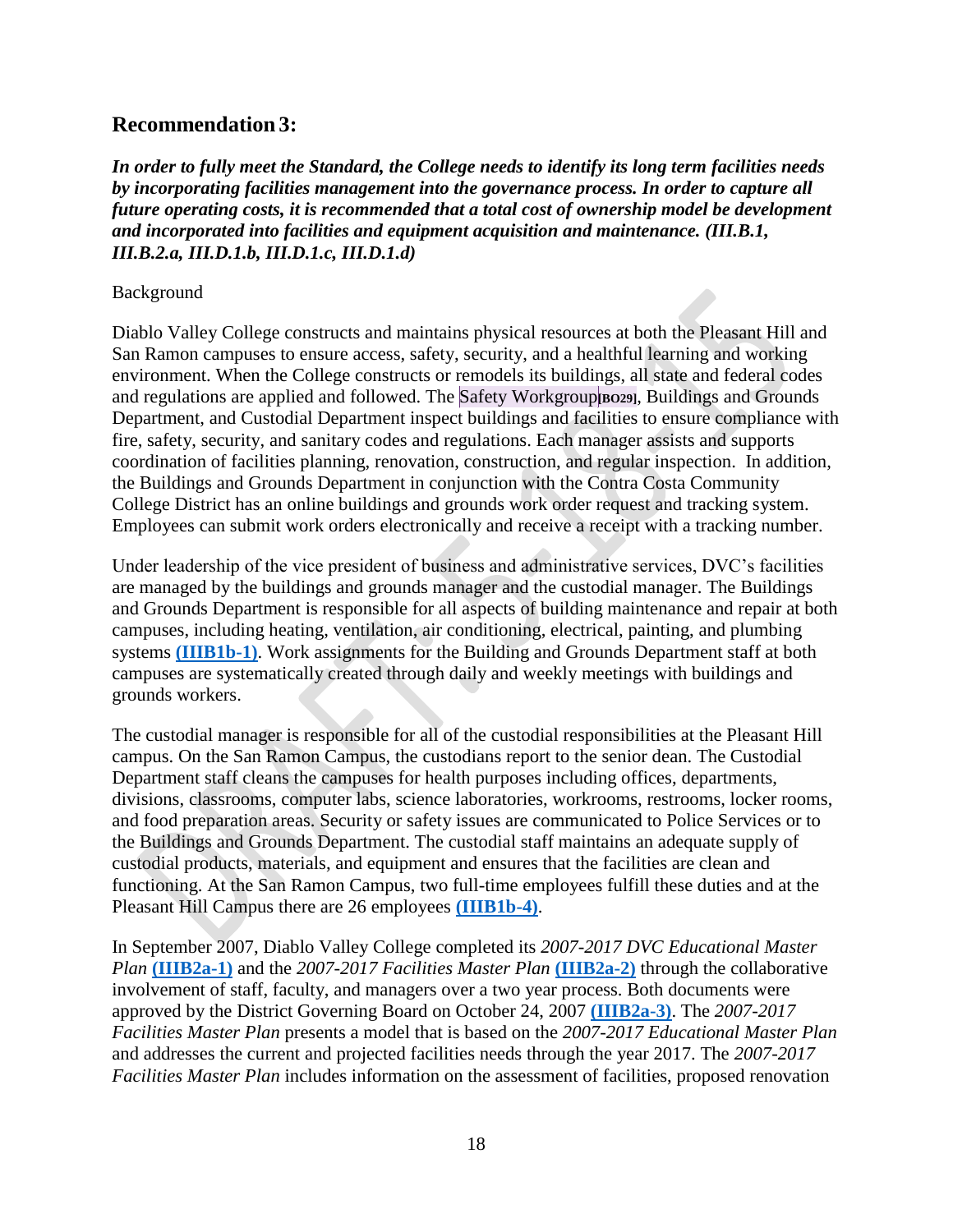plans, and plans for the construction of new facilities at the Pleasant Hill and San Ramon Campuses.

The total cost of ownership of a college asset is calculated by adding the initial cost of the asset to the cost of operating the asset over its expected life (including power and labor) plus the cost of maintaining the asset, plus the cost of disposing of the asset at the end of its useful life cycle**[BO30]**. Since 2007, no new long-range capital plans have been developed and the 2007 plan did not include an evaluation of total cost of ownership in its planning scope. In the period between 2007 and 2014, District planning efforts have focused on implementation of the 2007 facilities plan. However, since the District's first local construction bond was passed in 2002, District and College plans have taken total cost of ownership into account by increasing the efficiency and reducing the operating costs of facilities without actually calculating total cost of ownership in the development of capital improvement projects.

DVC has sought to mitigate increases in ownership costs by implementing low-growth capital improvements. The Pleasant Hill Campus has not increased its physical facilities inventory since the year 2000 in any significant manner, despite the county passing a local school construction bond in 2006. With a combined capital improvement programs budget of \$117 million for the Pleasant Hill Campus, the total built environment of the campus has only increased by a nominal 4 percent over the last decade, going from 667,786 gross square feet in the 2002-2003 Facilities Utilization Space Inventory Options Net space planning year to 686,673 gross square feet in the 2014-2015 space planning year **[\(IIIB2a-4\)](file:///C:/Users/fwieden025/Desktop/Follow%20Up%20Report%20FA2015/Recommendation%203/Evidence/IIIB2a-4)**. By pursuing an extremely low growth capital program, the campus ensures that ownership costs such as on-going increases in building maintenance and custodial costs remain low. Building and energy efficiency projects seek to lower total cost of ownership by reducing utility costs over the life cycle of the buildings. This is done by ensuring architectural design contracts that include language such that new facilities and major renovation projects out-perform energy code by 15 percent and 10 percent respectively **[\(IIIB2a-5\)](file:///C:/Users/fwieden025/Desktop/Follow%20Up%20Report%20FA2015/Recommendation%203/Evidence/IIIB2a-5)**.

Diablo Valley College's *2007-2017 Facilities Master Plan* **[\(IIIB2a-6\)](file:///C:/Users/fwieden025/Desktop/Follow%20Up%20Report%20FA2015/Recommendation%203/Evidence/IIIB2a-6)** is reviewed by the District chief facilities planner, the College vice presidents, and the College president **[\(IIIB2a-7\)](file:///C:/Users/fwieden025/Desktop/Follow%20Up%20Report%20FA2015/Recommendation%203/Evidence/IIIB2a-7)** as part of completing the annual *Five-Year Capital Outlay Plan* **[\(IIIB2a-8\)](file:///C:/Users/fwieden025/Desktop/Follow%20Up%20Report%20FA2015/Recommendation%203/Evidence/IIIB2a-8)** for the District.

The *Five-Year Capital Outlay Plan* for DVC lists upcoming projects that have been previously approved. Each annual outlay plan reflects implementation of the *2007-2017 Facilities Master Plan*.

Diablo Valley College has a current *Facilities Master Plan* which is based on the current *Educational Master Plan*. The College completes an annual *Five-Year Capital Outlay Plan* which is based on the current *Facilities Master Plan* and is used to guide upcoming capital projects. The College has addressed total cost of ownership by implementing low-growth capital improvements and by requiring new and renovation projects to out-perform energy code. The College will update its *Facilities Master Plan* during the next accreditation cycle, and will ensure that evaluation of total cost of ownership is included in the scope of the planning effort.

The Contra Costa College District's new allocation model requires that all three of its colleges maintain at least a one percent emergency reserve. As of June 2013, Diablo Valley College's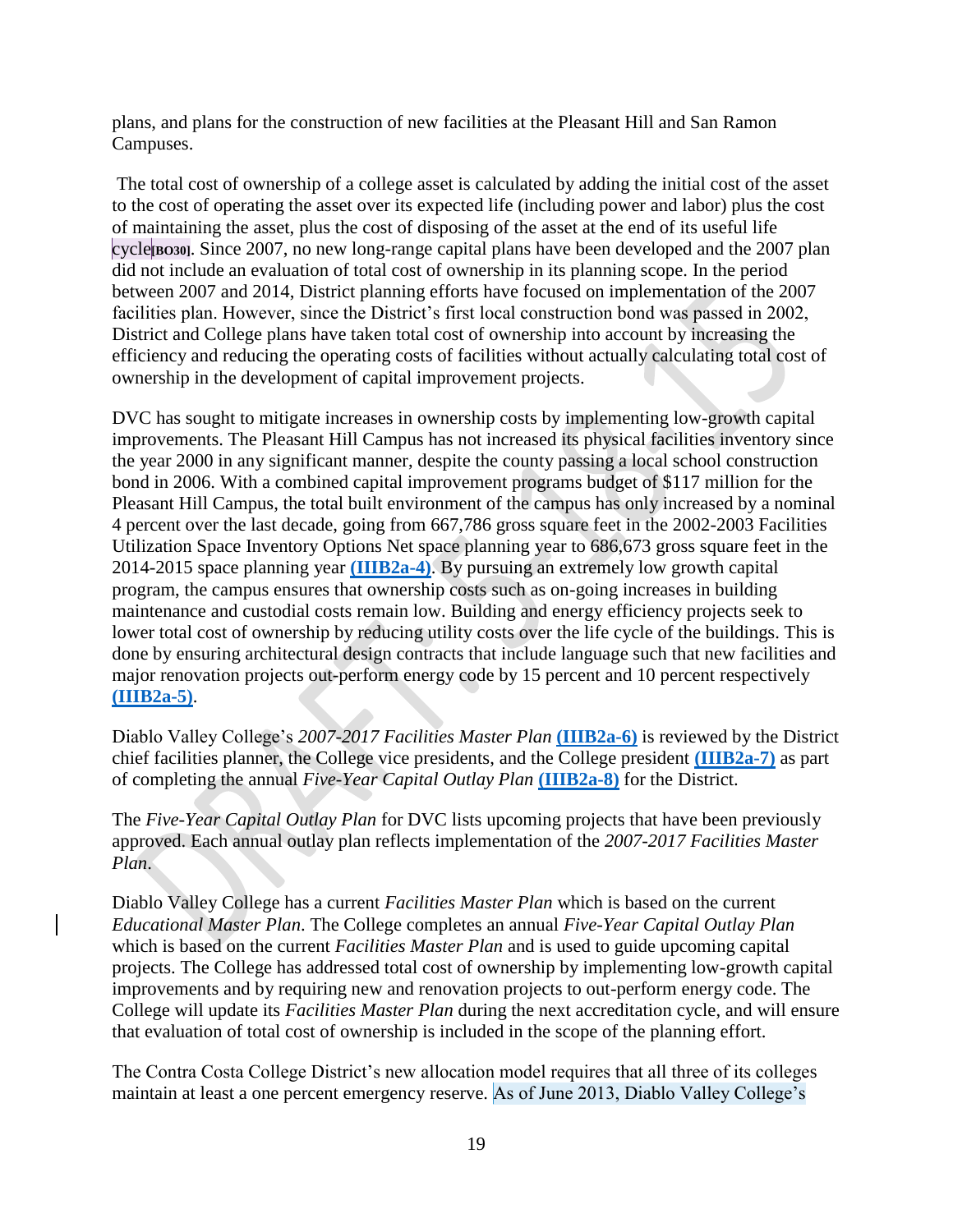total reserves were approximately four percent.[TW31] The College uses realistic assessments of future expenditure requirements and chooses to keep additional reserves for multiple reasons.

In February 2014, the District Governing Board voted unanimously to place another local education facilities funding bond measure on the June 2014 ballot [\(IIID1b-14\).](file:///C:/Users/fwieden025/Desktop/Follow%20Up%20Report%20FA2015/Recommendation%203/Evidence/IIID1b-14) On June 3, 2014, voters in Contra Costa County approved a \$450 million capital facilities bond measure. Approximately 45 percent of the construction funds are slated for work at DVC.

While making short-range financial plans, Diablo Valley College takes into consideration its long-range financial priorities and obligations to assure financial stability. The plans for payment of all long-term liabilities and costs are included in the short-range annual District budget development process and the annual short-range College budget development process [\(IIID1c-1\).](file:///C:/Users/fwieden025/Desktop/Follow%20Up%20Report%20FA2015/Recommendation%203/Evidence/IIID1c-1)

Building maintenance funds used to come from the state on an annual basis, but with the economic downturn scheduled maintenance funding dried up and the District was forced to maintain the upkeep with local dollars. In fiscal year 2012-2013, the colleges within the District collectively transferred \$3.4 million for scheduled maintenance projects which will occur over the next few years [\(IIID1c-6\).](file:///C:/Users/fwieden025/Desktop/Follow%20Up%20Report%20FA2015/Recommendation%203/Evidence/IIID1c-6) In 2013 the District updated its Scheduled Maintenance and Special Repair Program Procedure 5.01, which sets annual minimum funding for scheduled maintenance projects [\(IIID1c-7\).](file:///C:/Users/fwieden025/Desktop/Follow%20Up%20Report%20FA2015/Recommendation%203/Evidence/IIID1c-7)

In addition to identifying, planning, and allocating resources for payment of all liabilities and future obligations, the District's new allocation model requires that all colleges maintain at least a one percent emergency reserve. As of June 2013, reserves at Diablo Valley College were at four percent (\$2,837,845).**[TW32]** Some of Diablo Valley College reserves have been allocated and used nearly every year to cover anticipated funding deficits. Diablo Valley College kept funds to cover anticipated student fee deficits, including: \$685,737 in 2010-2011 fiscal year for property tax deficits **[\(IIID1c-10\)](file:///C:/Users/fwieden025/Desktop/Follow%20Up%20Report%20FA2015/Recommendation%203/Evidence/IIID1c-10)**, \$289,479 in the 2011-2012 fiscal year for student fee deficits **[\(IIID1c-11\)](file:///C:/Users/fwieden025/Desktop/Follow%20Up%20Report%20FA2015/Recommendation%203/Evidence/IIID1c-11)**, and \$254,077 in the 2013-2014 fiscal year for funding deficits **[\(IIID1c-12\)](file:///C:/Users/fwieden025/Desktop/Follow%20Up%20Report%20FA2015/Recommendation%203/Evidence/IIID1c-12)**.

Diablo Valley College clearly defines and follows its guidelines and processes for financial planning and budget development and all constituencies have appropriate opportunities to participate in the development process. Institutional planning and resource allocation follow two clearly defined College procedures: DVC Procedure 1010.01, Integrated Planning, and DVC Procedure 5018.01, Budget Allocation Process **[\(IIID1d-1\)](file:///C:/Users/fwieden025/Desktop/Follow%20Up%20Report%20FA2015/Recommendation%203/Evidence/IIID1d-1)**. The College budget is developed following DVC Procedure 5018.06, Tentative and Adopted Budget Preparation **[\(IIID1d-2\)](file:///C:/Users/fwieden025/Desktop/Follow%20Up%20Report%20FA2015/Recommendation%203/Evidence/IIID1d-2)**. All constituent groups are involved in the process and on each committee in the process.

Diablo Valley College's four governance committees (Budget Committee, College Council, Institutional Planning Committee, and Integration Council) have representatives from every campus constituency, including representatives from both the Pleasant Hill Campus and the San Ramon Campus, who bring items to their appropriate constituency councils for feedback **[\(IIID1d-3\)](file:///C:/Users/fwieden025/Desktop/Follow%20Up%20Report%20FA2015/Recommendation%203/Evidence/IIID1d-3)**. The co-chairs of the four College wide governance committees meet monthly to share what each of the committees are working on and to get feedback, providing an opportunity for dialogue and coordination in the integrated planning process **[\(IIID1d-4\)](file:///C:/Users/fwieden025/Desktop/Follow%20Up%20Report%20FA2015/Recommendation%203/Evidence/IIID1d-4)**.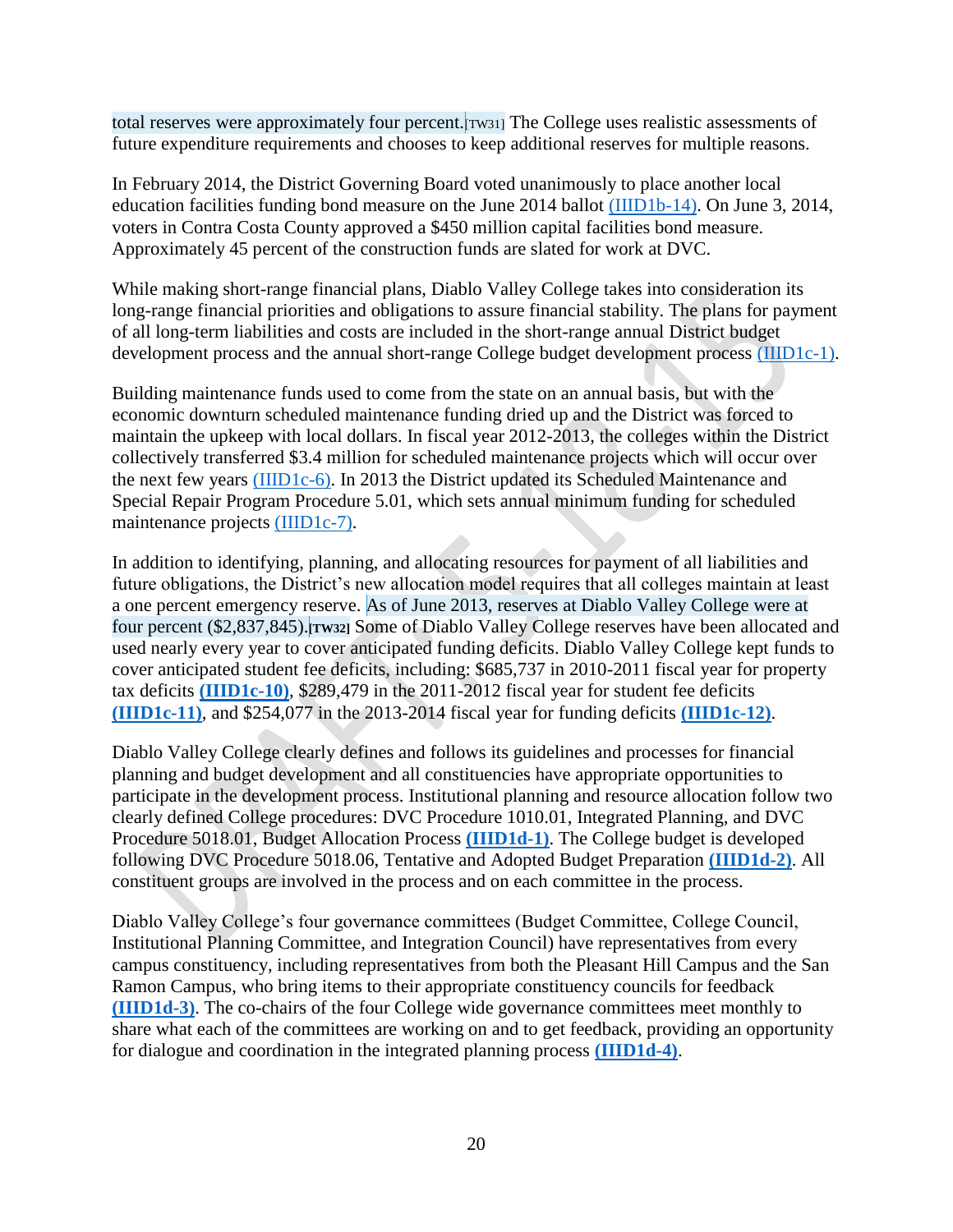#### Resolution of the Recommendation

As part of the facilities management process the vice president of business and administrative services along with the buildings and grounds manager and the custodial manager conduct a regular physical evaluation of all facilities on both the Pleasant Hill and San Ramon campuses (Evidence – sample of a previous survey). These same individuals gave a status report of this facilities survey to the College Council at an open meeting held on May 11, 2015 (Evidence – Agenda, handouts??). This was the first of what will be a regularly scheduled presentation, once every semester, on the status of College facilities and facilities management issues along with plans for improvements.

To keep the College informed as to the status of facilities repair requests, the Buildings and Grounds Department has an online facilities repair request form. The buildings and grounds manager regularly evaluates these submittals to ensure that progress is being made on these requests (Evidence – B&G ticket queue). A monthly report of these submittals is posted to the college web site (Evidence – URL).

At the May 11, 2015 College Council meeting, the District chief facilities planner updated the council on the status of facilities utilization and planning. College Council members were informed as to the status of long range facilities planning currently being done by an architect under contract with the District. (Evidence) In addition, the chief facilities planner outlined the District's plan to implement a total cost of ownership model (described above) for all future facilities projects including equipment acquisition and maintenance (Evidence). As a result of this presentation and in response to Council feedback, the chief facilities planner or designee will return with updates annually (Evidence – CC minutes).

In addition to work being done by the District on total cost of ownership, the College has incorporated total cost of ownership for all new equipment requests into the resources request form for all program reviews**[BO33]**. (Evidence).

#### Additional Plans

Fall 2015, DVC will start an inclusive, transparent process to update the College Facilities Master Plan.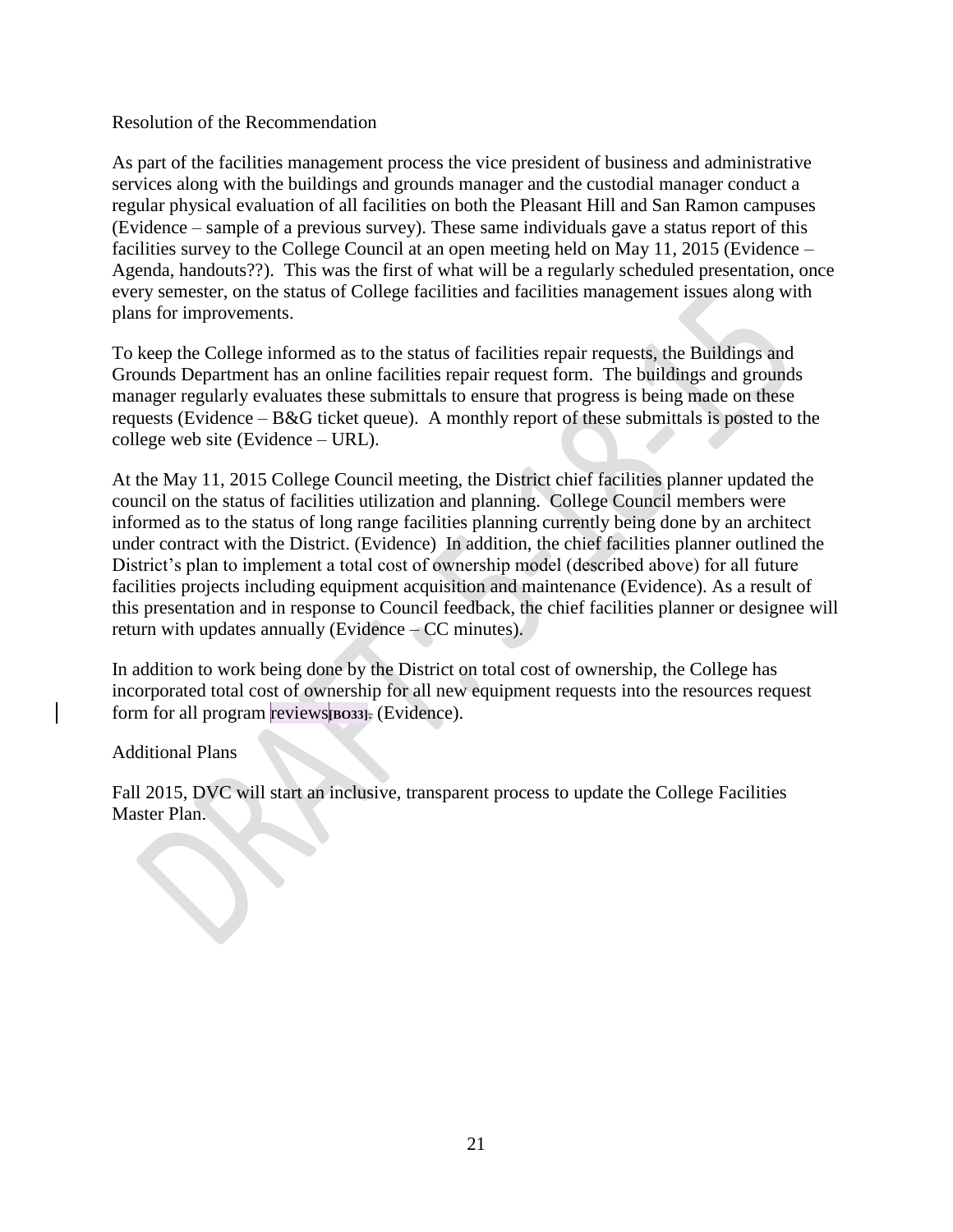## <span id="page-26-0"></span>**College/District Recommendation 1:**

*In order to meet the Standard, the College and the District should thoroughly integrate student learning outcomes into the evaluation process for those who have a direct responsibility for student progress toward achieving student learning outcomes, including non-instructional faculty and staff. (III.A.1.c)*